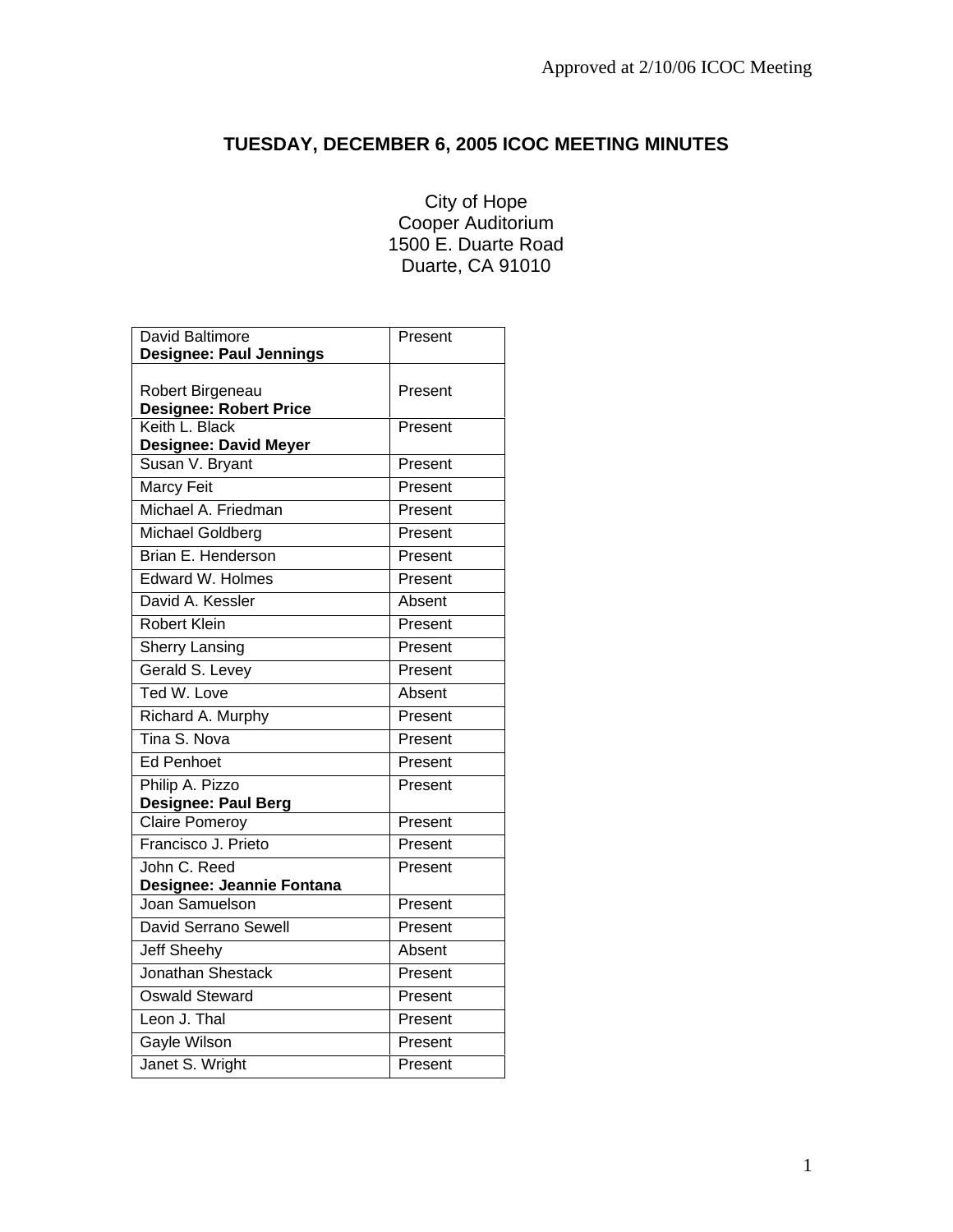### **CONSENT ITEMS**

### **Agenda Item #5: Approval of minutes from November 2, 2005 ICOC meeting.**

### **Motion:**

- Dr. Pomeroy moved for approval of the minutes.
- Dr. Murphy seconded.

**Ms. Samuelson:** I'd just like to make one reference. There's a reference in the minutes to an approval of a recommendation by the Research Funding Working Group, and the documentation approved by the Working Group is not exactly word for word the same, and there could be some differences that could be important at some point. I'm not raising this to really get into it or discuss it now, just to make that point so that if at some point in the future when it becomes important, I'll just want to have made a record.

**Chairman Klein:** Thank you very much. So the minutes are standing as written. It was clarification of a prior history for purposes of later decisions. Thank you, Joan. Seeing no public comment, we'll take the vote.

### **Vote:**

- All in favor; no opposition.
- Motion carried.

# **REGULAR ITEMS**

### **Agenda Item #6: Chairman's Report.**

**Chairman Klein:** As the public and the board have seen from this last week, there was an extraordinarily strong decision supportive of proposition 71 and the California Institute of Regenerative Medicine by Judge Sabraw from the Superior Court in Alameda County on November 29<sup>th</sup>. The Amicus Brief from 15 different national patient advocacy groups, including the Leukemia and Lymphoma Society who co-sponsored the spotlight earlier this morning, were very important, I'm certain, in the fact that Judge Sabraw, at the end of the decision, focused on the fact that it is a case that qualifies clearly for expedited treatment, and she mentioned that she would consider motions shortening time on discovery.

Today, December  $6<sup>th</sup>$ , there is a case management conference going on at this very time in her court in Alameda County; and James Harrison, our attorney, is there with the Attorney General's office supporting our desire to move that forward at the earliest possible date.

We are pleased that Judge Sabraw has taken all five of the causes of action by the Family Bioethics council and dismissed all five, indicating they clearly had not met the burden of proof. And in addition, in numerous citations and her extensive narrative supporting proposition 71, she states that the Supreme Court has found that it is the Court's solemn duty to uphold an initiative resolving all doubts in its favor unless its unconstitutionality clearly, positively, and unmistakably appear. She repeats this theme later, I believe if you look, for example, at page 12, to say that all presumptions and intendments favor the validity of an act, and then goes on to rule in our favor in that case on the Family Bioethics Council's five grounds which, as I said, she refused to rule on, or ruled to the deny their claims. This provides us with a very strong basis for moving forward.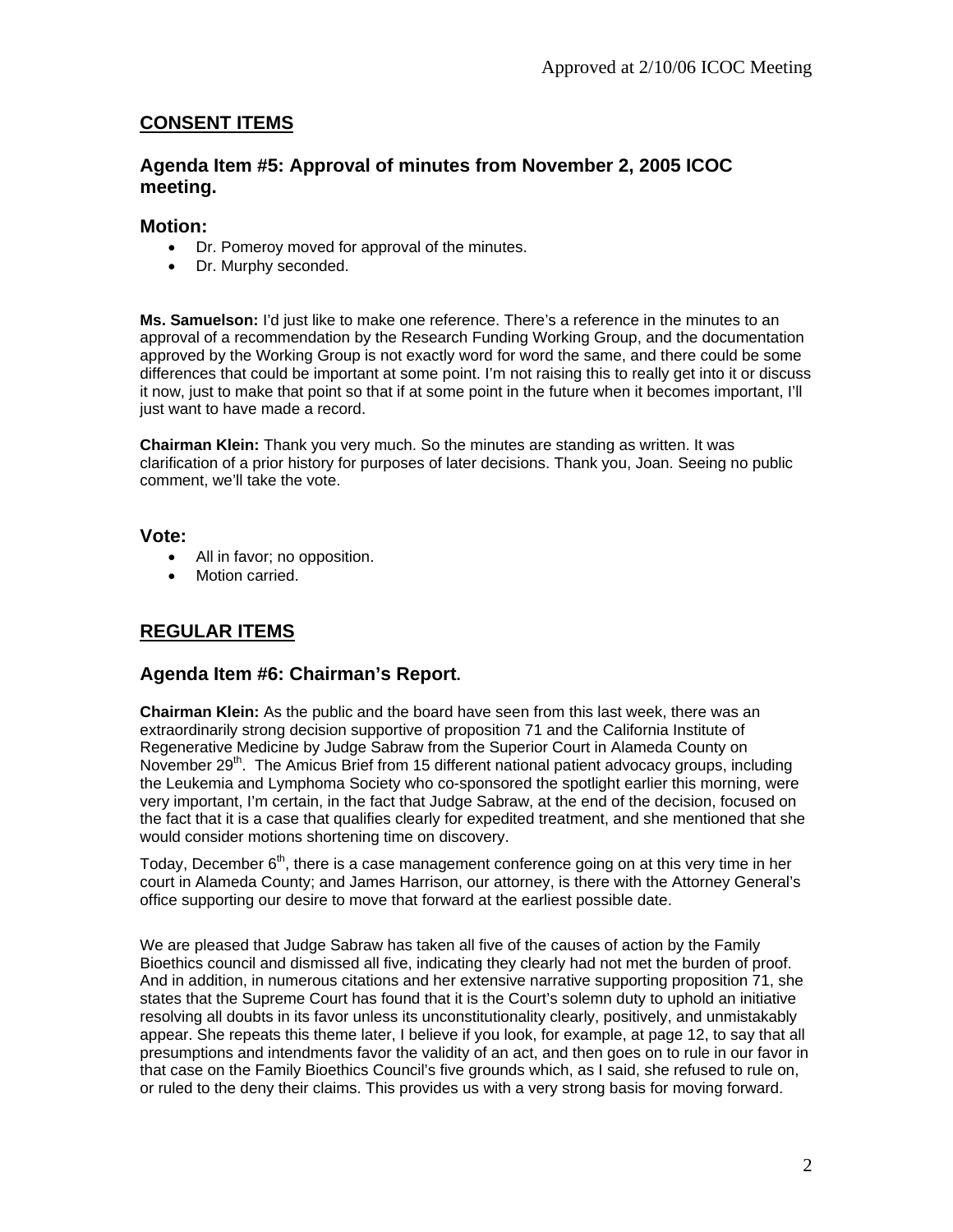Given that one of the key citations she uses is the Prop 10 decision, also called the CART case because it was the Coalition of Tobacconists that had fought Prop 10 because Prop 10 was financed with the tobacco tax. She really analogizes that case and says that the opposition was, however, provided an additional hearing to see if they could provide some other basis to substantiate their claims, bearing in mind that for an entire year they were unable to bring to the court in their briefs the evidence that would be persuasive to the Judge.

We would like to also formally thank Munger, Tolles & Olson, which has committed the efforts of five partners to represent the Amicus Brief pro bono. This is a huge savings for the various charities and institutions that are supporting our case, and we would like to thank the 15 different institutions and the many other members of the board representing institutions that have stepped up and come to the amicus brief to support this case.

It is important to note that the strong opinions help us with the bond anticipation note bridge financing program, which is a private placement program with a full disclosure of the litigation. In addition, anyone buying a bond anticipation note must buy a million dollars minimum denomination to make sure only highly qualified financially astute individuals participate in the program and are required to have their own counsel represent them to make sure they're fully informed.

When counsel looks at an opinion with this kind of strength and this kind of repeated assertion of extraordinarily high bar the opposition will face, it helps us tremendously.

For California patients suffering from chronic disease and injury, every day counts in advancing our understanding of disease and our search for improved therapies to alleviate human suffering. We look forward to the institute funding the ban program to advance this research during the litigation.

We look forward to honoring the mandate of the public and making certain that it is a clear message, that despite litigation, California will honor the mandate of seven million voters and move this critical research forward. So as we move forward on the BAN program, we are very thankful for this strong decision.

### **Agenda Item #7: President's Report**

**Dr. Hall:** Let me begin by introducing two new members of our team. Scott Tocher, who is sitting at the staff table here, is our Interim Associate Legal Counsel. He is on loan from the Fair Political Practices Commission and will be with us through the first six months of 2006. He has extensive experience in dealing with regulatory matters at the state level. As you know, as we work through a number of our items, which must go through the state procedures according to the APA, his expertise and advice and ability, among other things, to write regulatory language, we anticipate, will be invaluable to us. We're delighted to have him on board.

The second person, who is not able to be with us today, is Dan Bedford, who is our Interim Legal Counsel, and he is working with us on a pro bono basis through the end of February. He's with the firm of Orrick & Herrington, who you've heard about in connection with some of our bond matters. Dan has been helping us out in the interim since Christina Olsson left and has worked particularly on the grants administration policy, which we'll be hearing more about later in the meeting, and has been very helpful in that regard. So we're pleased to have him with us for the next couple of months. Other than that, all of our recruitments are currently deferred.

We've had some activity from our Working Groups. Since we last met in the last month, the Grants Group had a teleconference meeting on 11/28 to consider the Interim Grants Administration Policy for Training Grants. Our standards group continues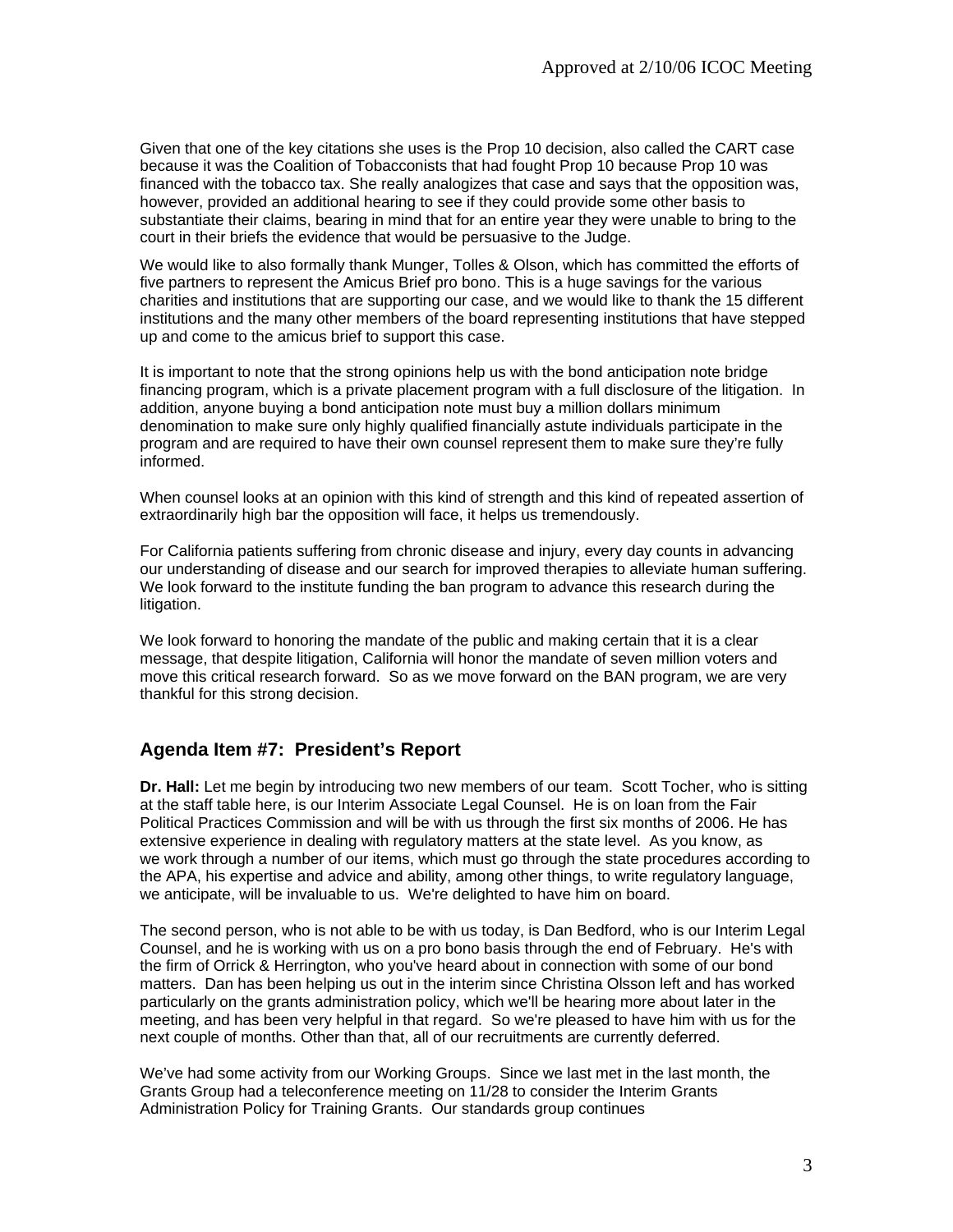to meet. We had a meeting on the  $1<sup>st</sup>$  of December to continue a public meeting to continue development of the draft ethical and medical standards which we will present to the ICOC in February as a draft ethical and medical standards. We actually had quite a lively and good meeting with lots of discussion on issues related to egg donation and on stem cell banks and other matters.

I also wanted to report to you on something I mentioned at our last meeting, and that is our wish to sponsor a short scientific meeting on the assessment of medical risk to egg donors. This would be a meeting that would focus on the scientific issues. What do we know? What are the gaps in our knowledge? Are there best practices that might reduce risk for egg donors for research?

We have been in very productive discussions with the institute of medicine and with the national academies' life sciences board about the possibility of having them put on the meeting. We would sponsor it; they would organize it in an independent way and would run the meeting. we are also in preliminary contact with a professional society who may also have some interest in participating in the meeting at some level. This will be a very important meeting. It's an issue that has been very much talked about, and it is sometimes confusing to know just what it is we actually know and what we don't know. As far as I know, there has not been a meeting exactly like this nationally, and so we think it will be very, very important.

As far as our scientific and strategic planning, I think that later this morning the chair of the ICOC plans to appoint a chair and vice-chairs for this committee. We have continued to be in contact with two consultants who we are talking to, and we hope that we can make some choice after the first of the year about those. We will work to develop a plan for how we will do the strategic plan, and I hope we will be able to hire additional scientific personnel for that process as it will be quite time consuming for us.

Finally, just a word about the budget. You will hear more in the meeting about the specifics of this, but I just want to give you a little preview now, and then Walter Barnes, our Chief Financial Administrative Officer, will present later. What you will hear from him is that now we have a budget that will carry us through June 30, 2006, the end of this fiscal year. And then beyond that period of time, we will depend on BAN's to provide money for administrative funding. In order to make this budget work, we have cut down on a number of activities, and you will hear more about this later.

We have removed the scientific activities from the CIRM budget, and there are three of those that are relevant. They are the scientific strategic planning you just heard about in terms of money for a consultant. They are the conference on assessment of medical risk, and the third is a project that we've been very interested in and are continuing discussions with and is a prospective possible project, and that is the possibility of a joint publishing enterprise with the public library of science. Our intent is to raise money separately for these and for administrative activities separate from the BAN's that would help fund these, and this will allow us, then, to get through the year on our current funds. Beyond that, implementation will depend on when the funds are available.

**Mr. Shestack:** These other activities that you want to raise money for, that's philanthropic dollars; is that right?

**Dr. Hall:** Yes.

**Mr. Shestack**: Can the CIRM actually raise that money, or does it have to form a 501©(3) in order to do it?

**Dr. Hall:** As you recall, we're existing now in part on money that the Dolbys have very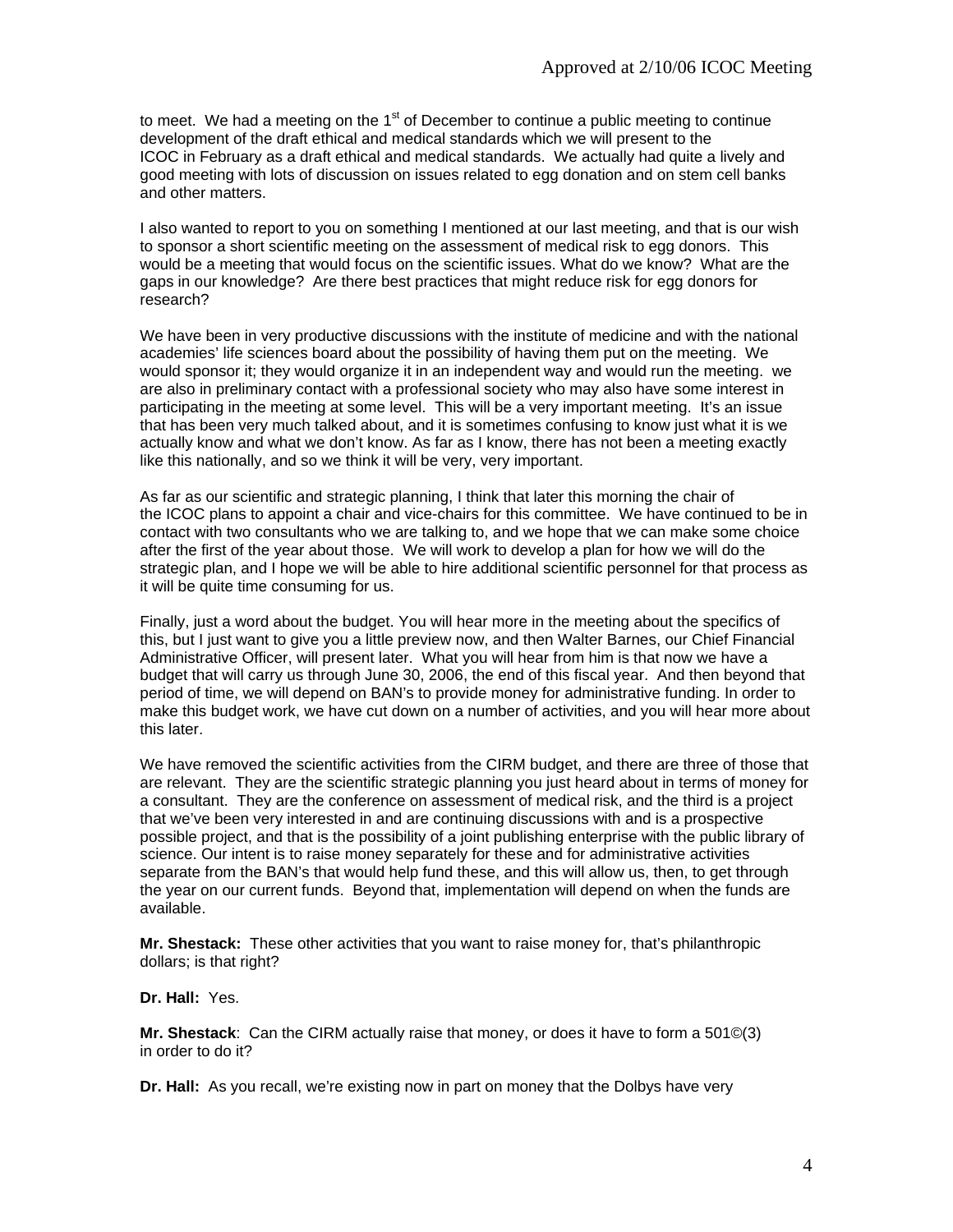generously given to us for our administrative activities and scientific activities. And so that was given as a gift, and so we would proceed in exactly the same way.

**Chairman Klein**: In writing the initiative, we specifically addressed and included a provision that the Institute can receive charitable gifts, which is unlike other state agencies that do not have this ambiguity resolved. We directly addressed it.

### **Agenda Item # 8: Consideration of formation of Strategic Planning Subcommittee.**

**Chairman Klein:** The next item is the formation of a strategic planning subcommittee. My recent discussions with the president on this item have led me to a two-step process. And my suggestion, if it is acceptable to the board, is to address today the history and the initiative's direction on the strategic plan to put before you the proposed membership and leadership of that committee, which I believe that the executive committee and the president have reviewed. and the president specifically, since this is a very collaborative process between the leadership of this committee and the President, would like to have an opportunity before we have a published mission statement and timetable to take the information that I worked out from this process and sit down with the leadership that the board decides on for this committee and refine that timetable as to possibilities.

Certainly with the budget that's going to be discussed today, we have some real constraints on our process. The president knows the limitations of staffing better than anyone, and he knows the scientific resources he can bring to bear, so it seems like a very appropriate process.

But we will go through this session today, and hopefully that is an acceptable process to the board. As a matter of history, I will tell you that at section 125281.07 Proposition 71 directs the ICOC to develop annual and long-term strategic research plans. It also directs us to develop annual and strategic financial plans, which we will separately address. The long-term plans and the interim plans will be significantly impacted by our success in the BAN private placement program. It is important to note, though, historically that this board has approved the BAN program, and the ban program has gone to the finance committee of the state as provided for under prop 71, and the state has authorized a \$200 million program, and we are working within the context of that financial plan initiative.

As to the strategic research plan during the year 2005, the ICOC reached a strategic decision, given the litigation limitations on funding and the need to prioritize high medical and ethical standards in construction of the peer reviewed grant-making process, that the highest strategic priority after putting those structural elements of the proposition 71 in place would be to hold a competition among California's premiere research institutions to establish a leading scientific and clinical fellowship program to build the intellectual infrastructure and to conduct stem cell research in California. This competition culminated in the award to 16 institutions for the 170 postdoctoral, postdoctoral, post clinical, and predoctoral fellowships on September 9, 2005. The funding of this fellowship program will be in a position to proceed following today's meeting, if we successfully adopt an interim grants administration policy and an interim IP policy for training grants.

We have a remarkable outpouring of enthusiasm after more than 50 public meetings involving members of this board where we had 23 members of the board that volunteered for the strategic planning subcommittee. Given upcoming responsibilities and the burden on members already on this board, some of them being patient advocates that serve on two or three Working Groups, and realizing that if our BAN placement is successful at the level intended, we will have the opportunity to go into another grant cycle for seed money grants or whatever strategic objective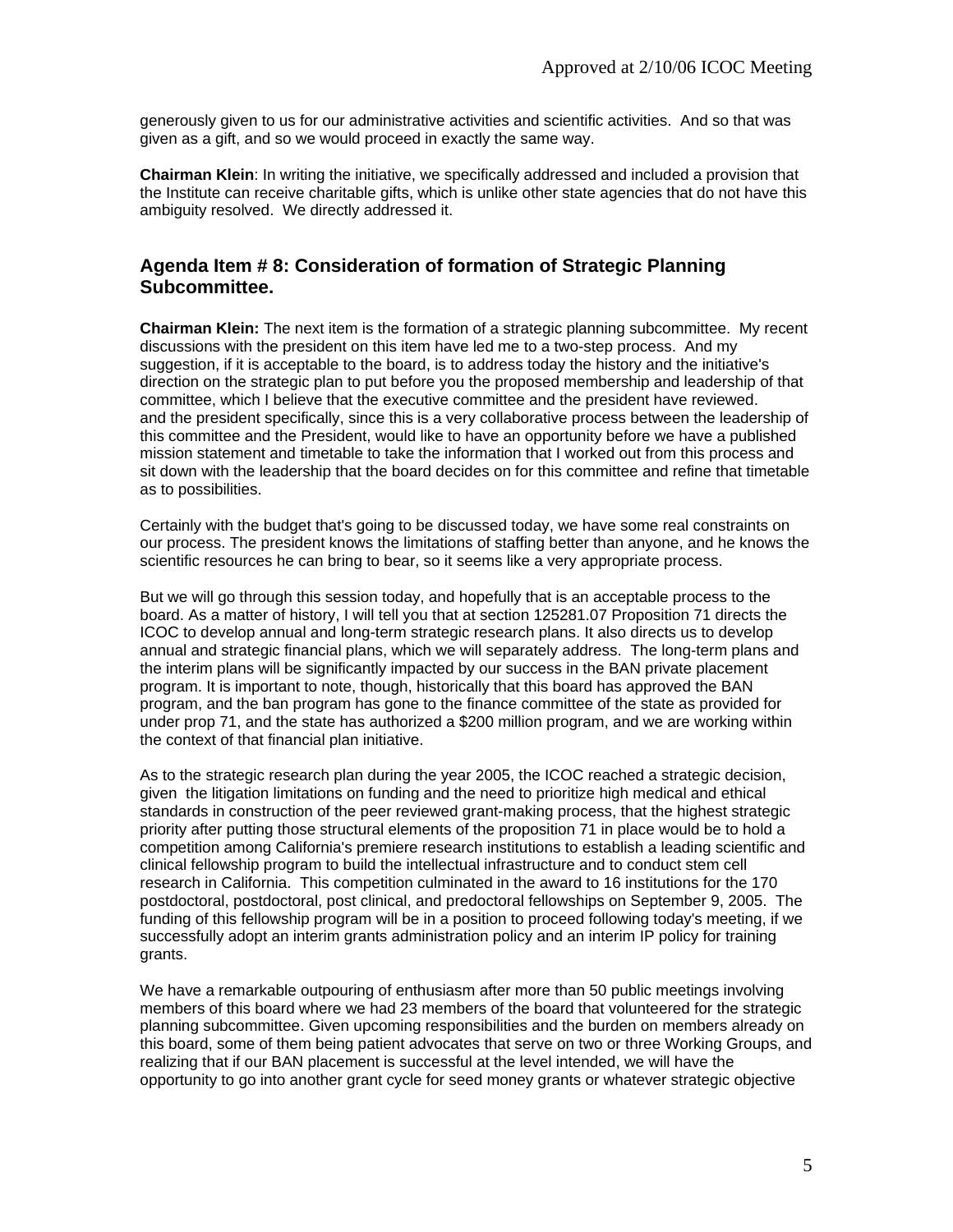as decided by this board, with the possibility that we have over a thousand applications for seed money grants and will have some tremendous work to do in that area.

**Dr. Henderson:** As I understand your background, we're as a committee responsible for annual and long-term strategic planning as stated in the legislation. And I could imagine a process that could be largely driven by the president working with the scientific group he's got with the members on this committee that would bring reports to this committee as a whole. And I, for one, don't see how we gain much efficiency in having such a large subcommittee, another subcommittee that's so large, that duplicates most of the membership of the board, but, you know, is not exactly the board. I don't understand what its role is relative to the entire board. If there's an internal process, as there should be for strategic planning, there must be, can't we interact with that internal process as an entire board rather than set up a parallel strategic planning approach of our own? Do I totally misunderstand what's going on?

**Dr. Hall:** Let me just say that I see this very much, two things, as an effort, as I expressed in my earlier remarks to the board, as an effort that I would lead, no. 1. No. 2, I also see it very much as a collaborative effort between the President and staff and the board. And I think one of the issues will be how to sort out the roles, and I think in our preplanning process that will be an important part of it. And, in fact, we've had some interesting discussions with the consultants about just how this is done; that is, how do we decide who does what in all of this and how will it be apportioned.

I think the one issue that is important is that as we work, we need some smaller group to work with. And what that group is, whether it's the chair's group as suggested I think on a fairly regular basis, by that I mean people that we can call up during the week if something comes up and we can have meetings for a particular issue even by phone on a weekly basis. I really don't know. I haven't thought this out in detail, but we do need a relatively small group that can represent either the subcommittee or the board, however it's done, and I see at least the group, the chairs, that are listed here represent five individuals. And it seems to me that that would constitute a group that we could certainly work with. So in terms -- it is up to you whether you have a subcommittee or do it as an entire board, and I don't have an issue with that. I would ask for at least a small group that we could work with on a fairly regular basis, and then work with them to bring things to the subcommittee and then subsequently to the board or directly to the board.

**Dr. Henderson:** Creating a subcommittee that's more than half the board, I don't understand how that makes sense. If we're functioning as a board, why can't he contact any of us he needs, maybe three or four people as a subcommittee he can work with?

**Chairman Klein:** The board agendas are very full, and we're trying to go to board meetings every other month. And since there's a lot of intensity that's needed in the strategic plan process, in the long-term strategic plan in particular, that it's important that there be an ability to schedule those meetings and focus on this. Those meetings could be several hours in and of themselves. The board, however, in the process contemplated it would also receive in-depth reports and participate. Whether it's every four months or every six months, I frankly believe that if the president works out with the leadership of this committee, they'll come back, given the constraints in the budget being presented today, with the best schedule and have the best recommendations. But, Dr. Henderson, it's perfectly reasonable if the board decides that they want to do this as a board of the whole. So it's a very legitimate counter position to make it easier on me because I don't have to restrict the membership of some extraordinarily qualified people.

**Mr. Serrano-Sewell:** I think it's important to remember that at our scientific symposium that Zach and his staff put together, one of the outcomes from that was a discussion among committee members and participants, that we create such a strategic planning committee. The details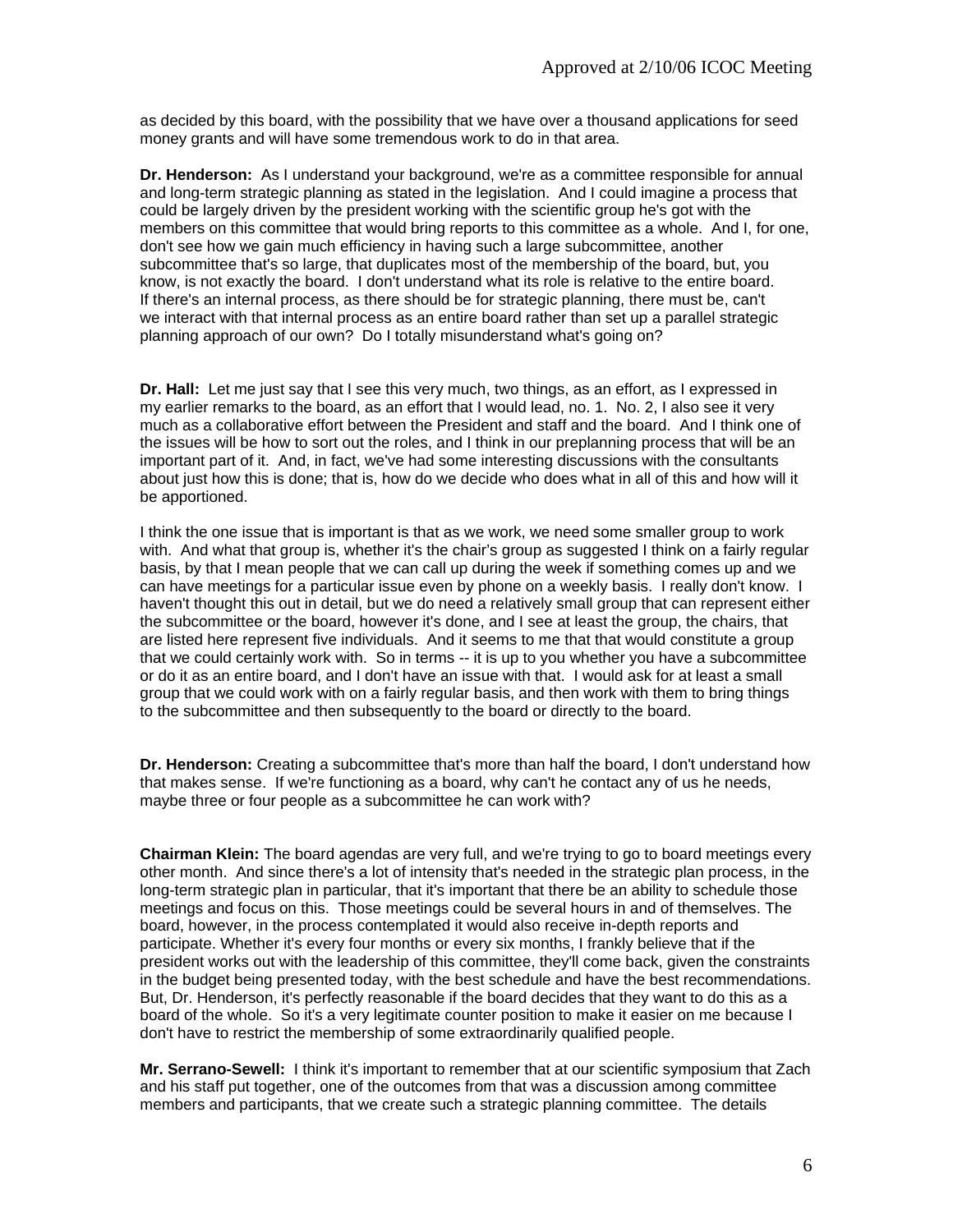weren't discussed because it was still in its infancy, but the concept that we create such a strategic planning committee was put on the table. And I'm glad that our Chairman, on consulting informally with his colleagues, has come up and proposed this document.

I'm of the opinion that we should have a subcommittee and the subcommittee should be smaller than currently proposed. I think 14 is too large. I'd be comfortable with anywhere from nine to eleven, but I can appreciate in the Chairman's document before us that there are considerations, regional, institutional; and when you sort of add that up, you come up with 14. And so it's not the number that I think it should be at, but I'm comfortable with it. Zach is the chief scientific officer. He is the president, and this will not work unless it's a genuine collaboration between this subcommittee and the President's office. And Zach has to have the ability to contact members

**Dr. Levey:** I want to serve. I certainly want to help in any way I could possibly help; but, again, we've had this discussion in the past. I think that I feel as a board member that now that we have a fully organized CIRM and staff, I think as a board, I think the usual role of a board is to react to what the CIRM would actually put forth. And rather than generate the strategic plan from us, working with Zach in consultation, I think we have it a little bit reversed. I would feel -- every board that I sit on that has an organization below it that develops a strategic plan, and then you go ahead as a board member and react to that. That's our responsibility. That's why we're called an oversight committee. So I would urge some reconsideration because I do think we have it backwards, and I would feel more comfortable as a board member for this to come out of the CIRM and we reflect on what they generate.

**Dr. Hall:** Let me say, first of all, that we intend to consult -- the board represents extraordinary expertise, and we intend to consult with various members of the board and use that expertise however we do it. There is no question about that. Much of it, however, may be in the context of small, focused discussions on particular issues. If we do that out of CIRM, my understanding is we can call on two or three board members to join us in a particular meeting, focus on an issue, and that that would not necessarily be a Bagley-Keene meeting, but I would defer to Mr. Tocher on that point.

**Chairman Klein:** Very specifically, if we were to go to three or four members or any two members at any time in a specific assignment to cover a specific issue, we have now created a Bagley Keene committee. Since we have to observe the intent of Bagley Keene as well as the explicit nature of Bagley-Keene, because certainly strategic decisions need to be in a public forum,

whether it's working with the staff, for example, or with the board, I'd like counsel to look at this issue because it's my understanding that if you have more than two board members who work on a specific subject with the staff, they are interpreted to create a committee. But clarification on that will be extremely helpful, and we could benefit from being educated at the next meeting by a formal review. We want to make certain we're observing every aspect of Bagley-Keene in intent and form.

**Dr. Bryant:** I'd just like to say thanks to Dr. Levey because I've been feeling that there is a little bit of a disconnect here, and the disconnect I'm feeling is that I feel like a scientific plan is the most important job that Zach Hall as president will have to do. And for it to be successful, I feel like he needs to be the one that suggests to us how he would like to proceed and in terms of who can help him the best. And although this is a great committee, it may not be the one that he would have picked. Therefore, I feel like before the scientific enterprise can go forward, we should ask Zach to make a recommendation on the committee.

**Chairman Klein:** I'd like to emphasize here that, regardless of who the committee is or whether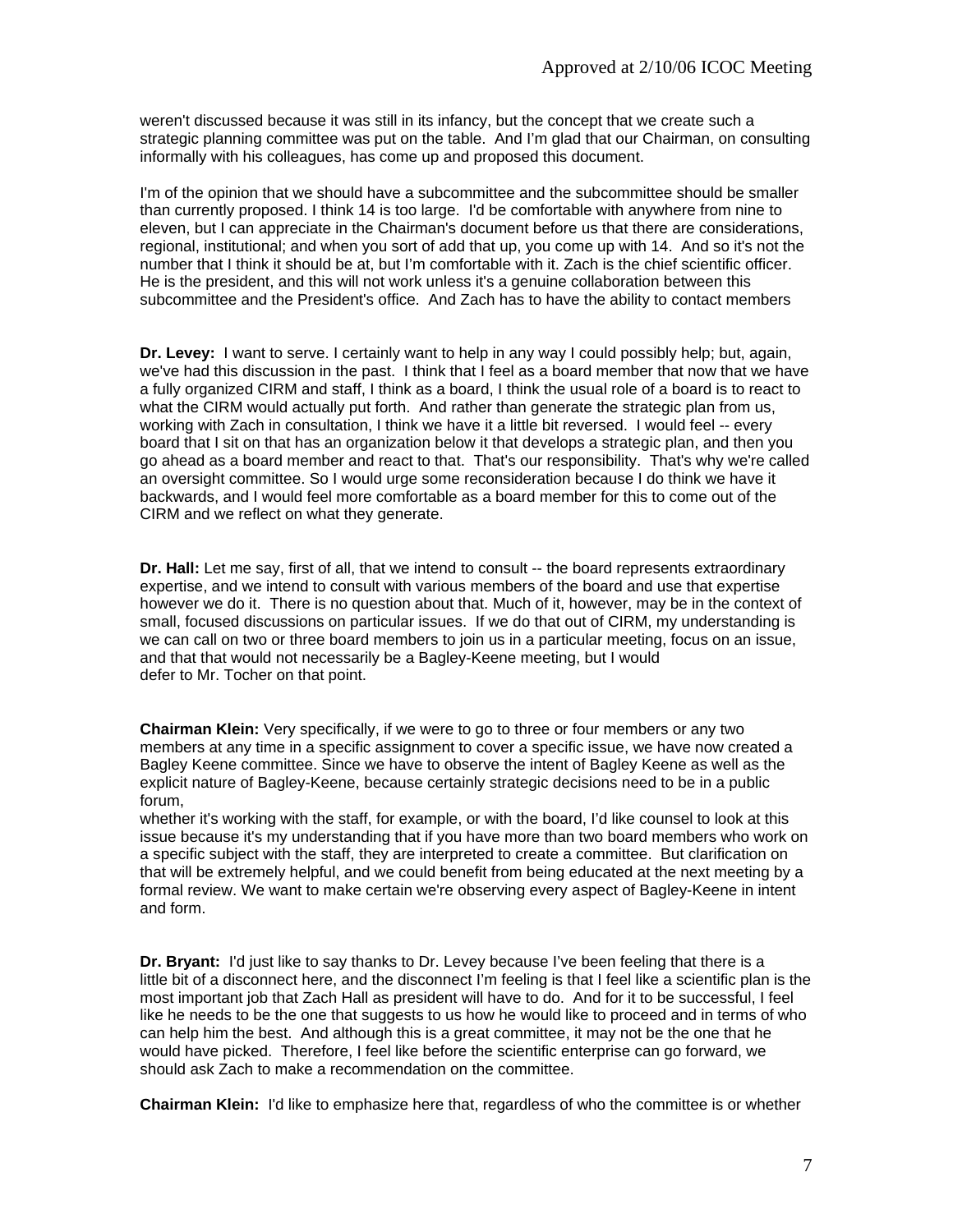it's the whole board, it's very clear that the intent is the President is charged with the leadership role in developing the strategic scientific plan, and it's the President's scientific vision that is shaped into the President's recommended strategic scientific plan that is presented to the board whether through the committee process or directly with the board.

The important point for this board is in the May 2005 meeting, the board made it very clear they wanted to work through the committee system because they needed the opportunity to reduce the number of full board meetings, but I would be elated if the full board was willing to take on the additional burden of having all the strategic plan meetings as the complete board. On the other hand, we're going to have some challenges that we're going to face very shortly in terms of a new grant process, with a lot of thought going into that, in financial plans and modifications that relate to the ban private placement program.

We're going to be going through the administrative procedures act process on standards, and we're going to be discussing issues like the stem cell bank. We have our long-term intellectual property policy. So if the board is prepared as a full board to deal with additional meetings, this is an easier process for us all.

**Dr. Meyer:** I just would like something clarified. What would be the difference really between a subcommittee of this group devising a strategic plan and then bringing it to the full board or the office of the President of CIRM devising a strategic plan and bringing it to the full board? One way or the other, the full board is going to be involved in actually vetting the strategic plan of the CIRM. So, therefore, I think maybe the point that we should continue to discuss here and come to some kind of resolution is who would be generating the strategic plan that they bring to us unless there's some legal aspect I'm unaware of.

**Chairman Klein:** The intention of this proposal, as it's been conceived to date, and I'll take responsibility for this, is that the president will generate a strategic plan that will be presented to this committee, and all of the aspects will then be debated, periodically bringing it to this board. So it's the president who will generate the strategic plan that would be the focus of this effort.

**Dr. Hall:** I would like a clear resolution and direction on that point because I think it's an extremely important point. And I think this has been a very good discussion, but I think there has been some confusion. And I would hope that the board would view it as the job of the president. I feel that that's what I'm here to do in this next period of time. It is a job for the president to organize and develop this plan, drawing on the expertise of the board, consulting with the board, bringing -- working with the chairs of the committee, if you have one; if not, working with various members of the board, however you wish to do it, but we then at regular intervals bring to you and get response from you about what directions we're taking, what your thoughts are, and that you will then trust the president and staff to consult extensively with you as needed in developing it. I would appreciate that very much. I think that would clarify the role and would make things very much clearer for myself and the staff if we could get that.

I would like a very clear resolution that it would be the job of the president and staff to develop, in concert with members of the board, to develop a plan which would then be brought either to a subcommittee or to the board as a whole at regular intervals to report on the progress, to get feedback, and then to make changes in the plan, but that the process of developing a plan would be driven by the president and the staff.

**Dr. Penhoet:** Zach asked us for clear direction about the responsibility for generating this strategic plan. That was his request to this board. We are now getting mixed up in another issue, which is the board function in this model, which is to some degree a different issue than the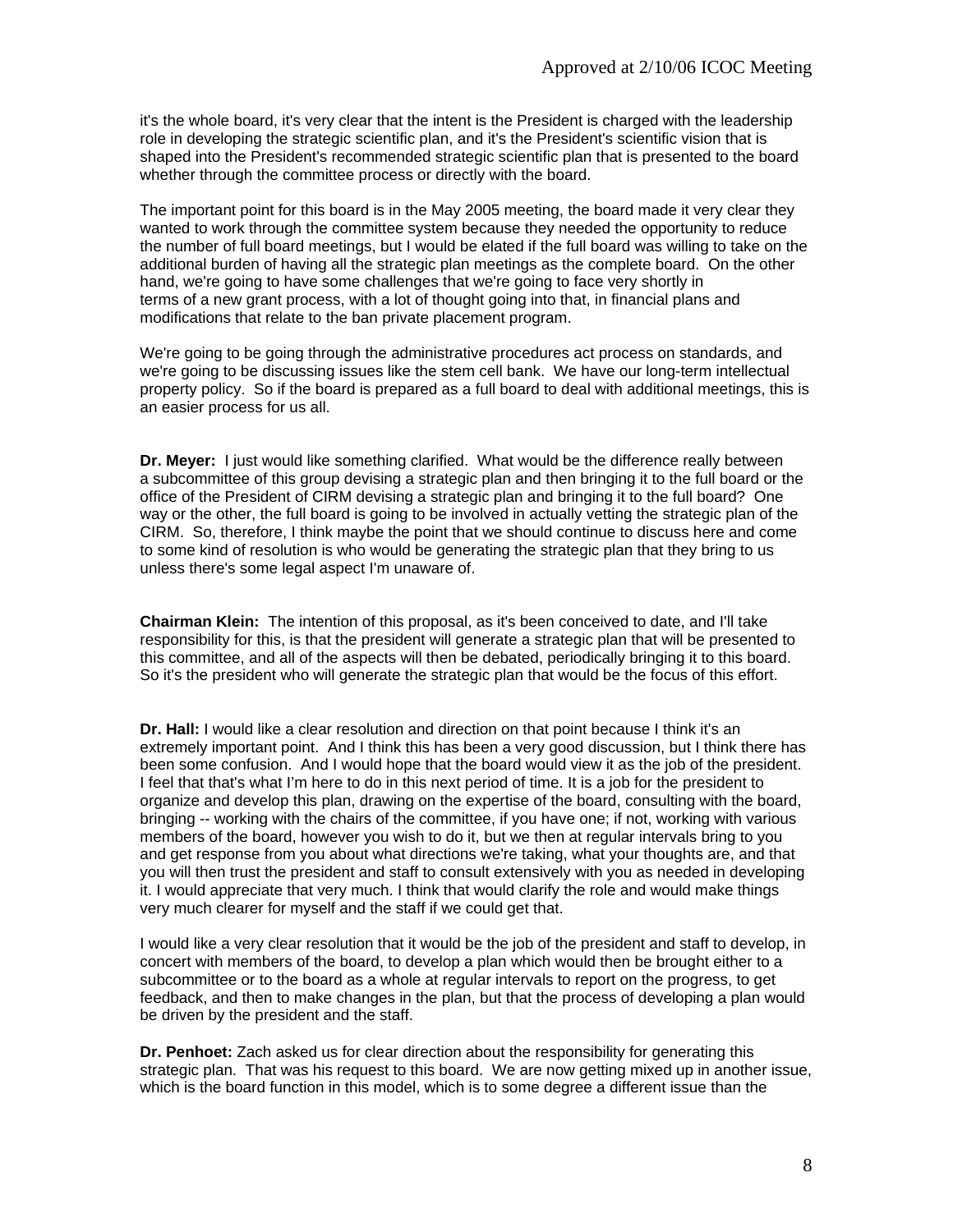simple request that Zach made of this board, which is that we clearly define that the task of generating the strategic plan belongs to the staff of the CIRM and to the president.

Zach has indicated a great degree of willingness and flexibility To engage us in an appropriate way and hear a variety Of opinions beautifully articulated by dr. Friedman. We need to clearly empower Zach and his staff to be the Organization which generates the plan in consultation with the board.

**Dr. Hall:** Let's separate. There are two things. Ed is exactly right. The first issue, and let me just say what I'm asking for is clarity on whether the board charges the President and staff of CIRM to develop the plan, which will finally, by the way, be approved and adopted by the board. It's our job to develop it, and it's your job to tell us whether what we did is okay or to start over or to modify it or to change it, and then finally to say this is our strategic plan. I would suggest a second motion that would deal with the question of whether you do that through the board or with subcommittees.

**Dr. Levey:** I certainly would accept that. In fact, it was not my intent to et into that issue with it just that it logically streams from that, that the entire board should be involved in the consideration of and approval of the strategic plan that you generate. Our job as an entire board is to approve what you generate. How you go about generating that strategic plan in terms of it's all encompassing to get opinions and what have you, that will probably be reflected in whether we approve it or not.

**Dr. Wright:** people from small places have a grasp of the obvious, so I'm going to try to see if I can capture what is obvious after this enlightening discussion. One, I don't think there's any objection, in fact, I think there is strong support for the notion that the strategic plan should emanate from Dr. Hall and his staff. Secondly, that that plan should be discussed and approved, disapproved, modified by the entire board. Those are two obvious areas of almost unanimous agreement. The third, in my mind, is that, as evidenced by the number of volunteers to serve on the strategic planning subcommittee and as evidenced by the number of times that we have to consult with attorneys in just this meeting to make sure that we're doing this correctly, we are not your average board, not only in the level of expertise represented, but also in the engagement in the board and the desire to be part of the process.

As Jon (Shestack) points out, if you are not a part of the process as it develops, you risk minimizing the input of the board, capturing the input. We have to continue to do what's hard and what's difficult, and that's been the mark of this board. We have to do these things in public, we have to gather all these multiple opinions because they're all valuable. I think Jon's point is we gather those at a lower level, at an earlier level so that the final product reflects the opinions and the expertise of all the people who are willing to be involved.

**Dr. Holmes:** It seems like Janet has just said there's almost complete agreement that planning should take place in Zach's office. I heard Zach say something which made imminently good sense to me is your first step was to develop a plan for a plan. And maybe it would save us a lot of time at the next meeting if we simply charge Zach with coming forward. It seemed like the discussion has been tremendous today, we've all learned a lot, we've probably been informed of all the discussions that have taken place, is to come back with some revision of what's in front of us today that would suggest a plan you would undertake to develop the plan. And at that point we'd be set, it seems, to move forward. Rather than to try to work out the plan today, is to just charge Zach to come back with what is going to be your plan for the plan.

**Dr. Fontana:** I just also wanted to voice my sense of unease with what's unfolding here. I believe that this strategic planning process is probably one of the most important parts of the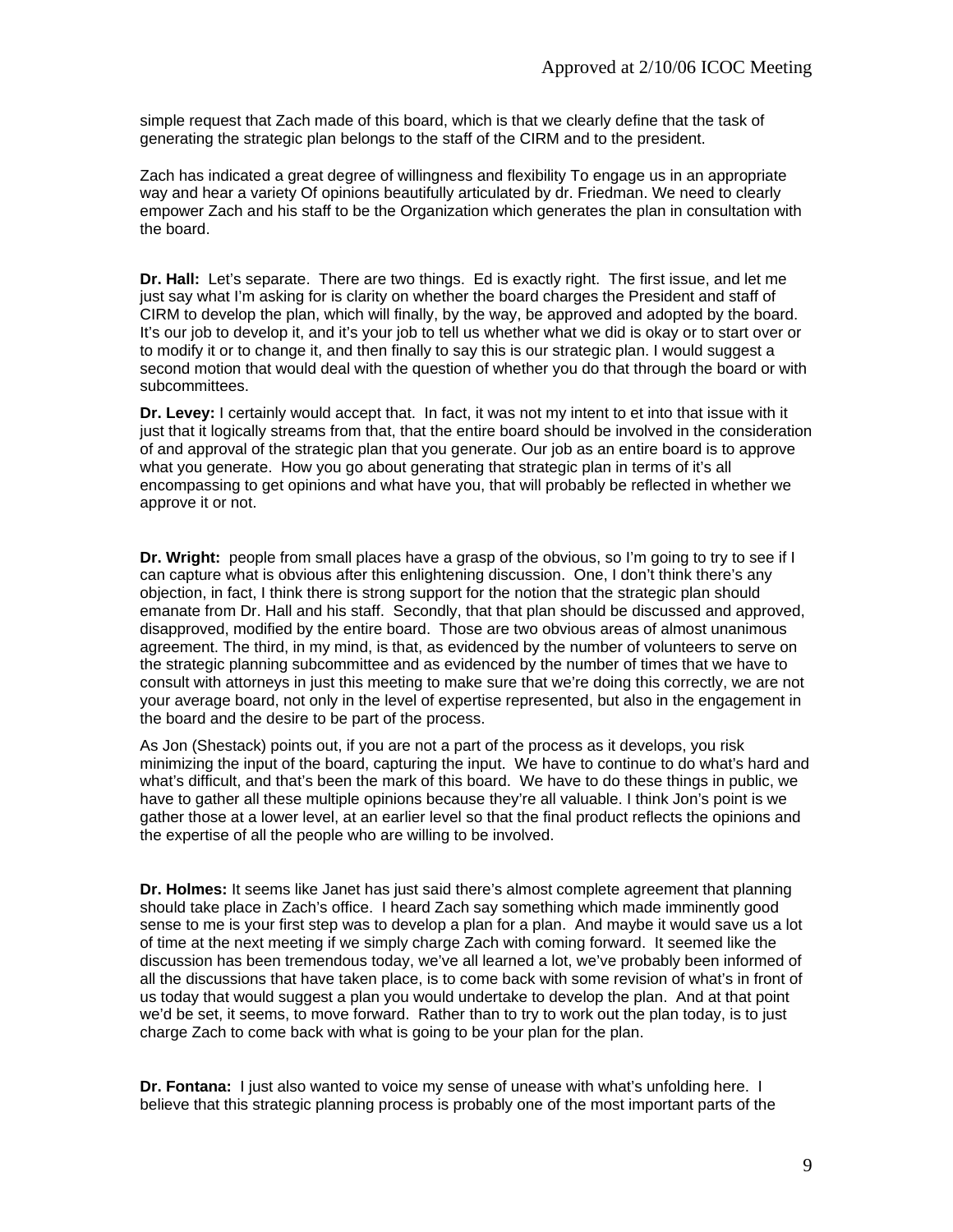whole implementation of Prop 71, thus the discussion here. Perhaps Zach could come back at the next meeting with a proposal addressing these issues. For instance, how will the advocacy groups' perspectives be there? How will the industry group's perspectives be there in addition to the primary academic perspective? Let that be something that the board reviews.

**Mr. Serrano-Sewell:** I'll be voting no on this matter. I want to explain why. The line of responsibility and duties are clearly outlined in Proposition 71. And the ICOC has a role in adopting this strategic plan. I would want, just beyond Zach's assurance that he will seek other points of view, the mechanics of how he would do that. I thought this proposal before us institutionalized that in some way by having the strategic planning committee, having members, and having a process. Let's direct Zach to come up with this plan for the plan.

**Mr. Shestack:** bob, maybe you could just clarify because in looking at the meetings, this proposal has been in the works for some time. And it was discussed at the last meeting, and then in the interim discussed, and clearly time is put together, 22 people volunteered, 14 people were culled down, and I have maybe mistakenly assumed that you were one of the chief advocates of doing it this way, of involving constituencies of the board in a much more sort of proactive active involvement in the strategic planning process. So I would ask you —now suddenly after it's been in the air for more than 30 days, many people are objecting to it. I'm not sure, but I came prepared to support it, and I still support it, and I also think there is a danger when all the positions, academic advocacy, industry are not talking to each other, talking only to a central person who then filters their needs. I think actually you need to have an active discussion between these constituencies.

Please explain to us what you were thinking when this was generated, and why now you seem not as passionately in favor of it.

**Chairman Klein**: Very simply, short of the whole board having numerous days all the way through the process committed to the strategic plan, the concept has been to have a major subcommittee that represented all the constituencies to provide the assurance of participation and full participation by all the constituencies with bringing back to the board for full discussion, but not having the entire board in all of these. Clearly there's never been any question that, and I believe that Ed Penhoet is absolutely right, they're completely separate issues. Whatever the plan is, the President creates the strategic plan and brings it to the board.

The only issue is how do we institutionally assure that there is a full participation by all the constituencies. What you and others have objected to quite clearly is that if there's only a process without any structure, where there is outreach, no one knows whether each constituency will have an ability in a public session to have a debate on its issues without taking the whole board through the process.

So I feel that given our calendar and the other challenges facing us, that creating the subcommittee is the most efficient solution. I absolutely feel the President has to create the strategic plan and bring it to the committee, but working with the constraints of Bagley-Keene, working with our schedules, this appeared to be the preferred outcome. But I want to be very clear that there's extraordinary ability here, and certainly if the whole board wants to go through those sessions and potentially drop back into monthly meetings, we can accomplish this along with our other objectives. I'm always going to defer to the whole board, and it is particularly when we have a situation with 23 members who want to participate.

#### **Public Comment**

**Ms. DeLaurentis:** Susan DeLaurentis from the Alliance for Stem Cell Research. I just want to say it's been great hearing everyone talk about this for so long today because from the patient community's perspective, this is what this group is about. And this is what the seven million voters voted for. It's about the promise of science. So this plan that you are talking about is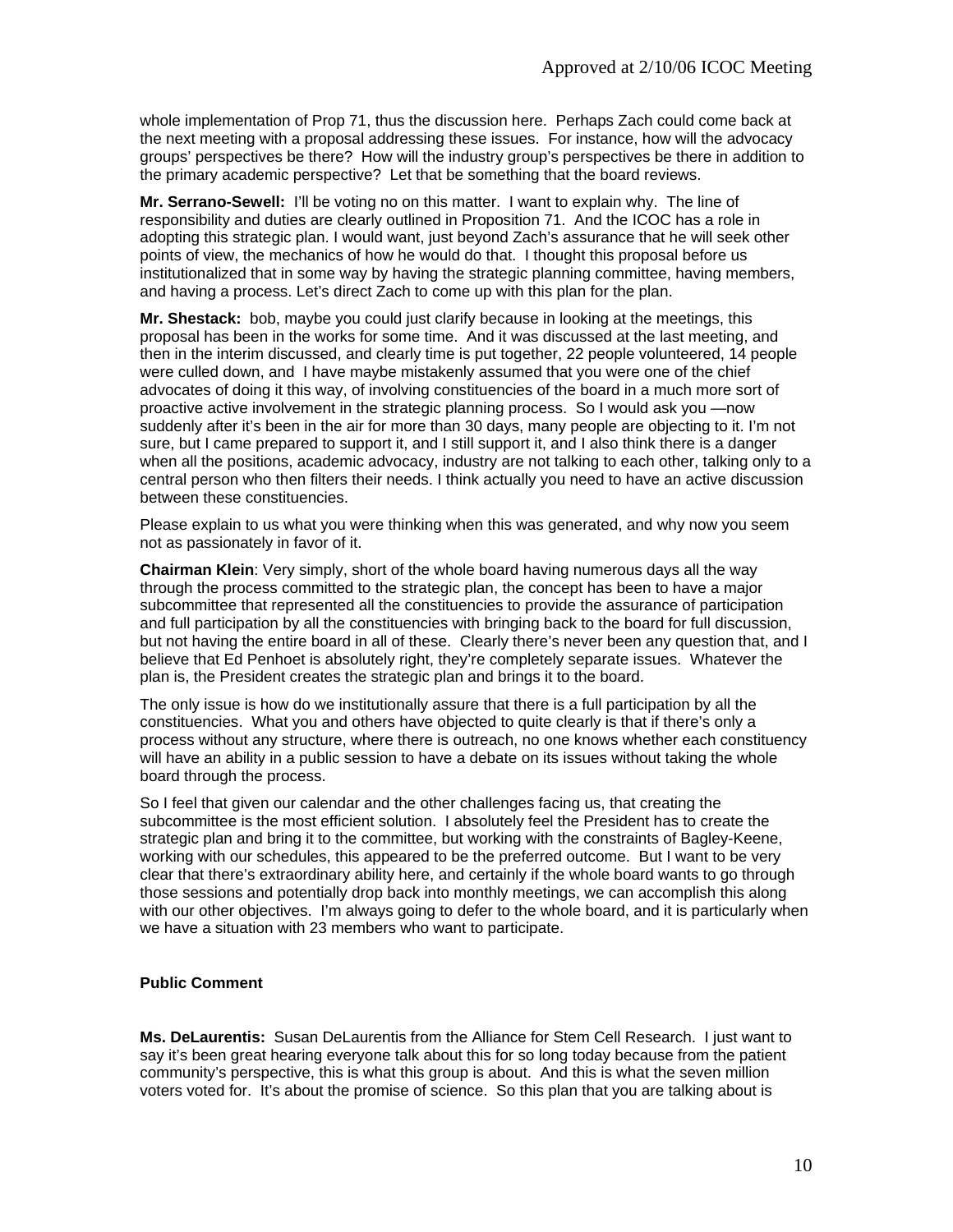critical to all of these people who are looking at the hope that these treatments of the science will bring to them. And so we just encourage you to also think about the patient's perspective.

I think that I liked hearing Dr. Hall talking to different patient groups, but I would like to encourage you to have patient advocates on every group, not just a group of patient advocates who will give you their input on global issues, but to have their perspective because they have such unique perspectives Because it's their lives that are really being impacted by this. And I would also just like to talk about the timeline for this because I like dr. Pomeroy's suggestion of a six-month task force potentially. I'm worried that this will drag out for months and months and months because of the enormous amount of work that you have. And you have accomplished a great deal in terms of the administrative and infrastructure issues, but that now I hope it can move on a much faster timeline.

**Mr. Reed:** When this began, I really wondered how it would be possible for 29 leaders to work together. And every step of the way has been kind of clunky because it's very inclusive, a little awkward, and magnificent because it has worked at every step of the way. I think that what you are doing is working. Everybody is included. It's awkward, it's clunky, and it's working fantastically. I would wonder if it's possible to structure a meeting around a date because everybody wants to be involved in this most crucial part. Why not just set up a date, and then Zach leads the meeting, and those who can come, and those that cannot wait. Whatever you decide, we have confidence in you. You were picked for a reason, and you're doing it. Thank you.

### **Motion:**

- Dr. Levey moved that "the CIRM President and his staff will be charged with developing the strategic plan and, given that direction, has the availability of the entire board to use as consultants and will form a strategic plan that ultimately comes back to the entire board for discussion and approval. The motion does not address the separate issue of whether or not to have a subcommittee.
- Dr. Friedman seconded with a clarifying point that Dr. Hall would consult fairly with everyone.

#### **Vote:**

• Via roll call vote, this motion passed with 23 yes votes and 3 no votes.

**Dr. Pomeroy:** One other piece that we had talked about was that Zach would bring back to the next meeting a plan for the plan. And I would like to move that we ask Dr. Hall to bring us a plan for a plan at the next meeting.

#### **Motion:**

- Dr. Pomeroy moved that the ICOC ask Dr. Hall to bring a plan for a plan at the next meeting.
- Dr. Bryant seconded.

**Dr. Prieto:** I voted for the other motion somewhat reluctantly as I recognize that president and staff have to come up with the outline of a plan and that they are familiar with the structure of such a plan, but I'm also concerned that Proposition 71 was set up differently, is different and different for a reason.

This research, we all believe, has the potential to completely change the paradigm of chronic disease. I think this is why the disease communities and patient advocates were involved and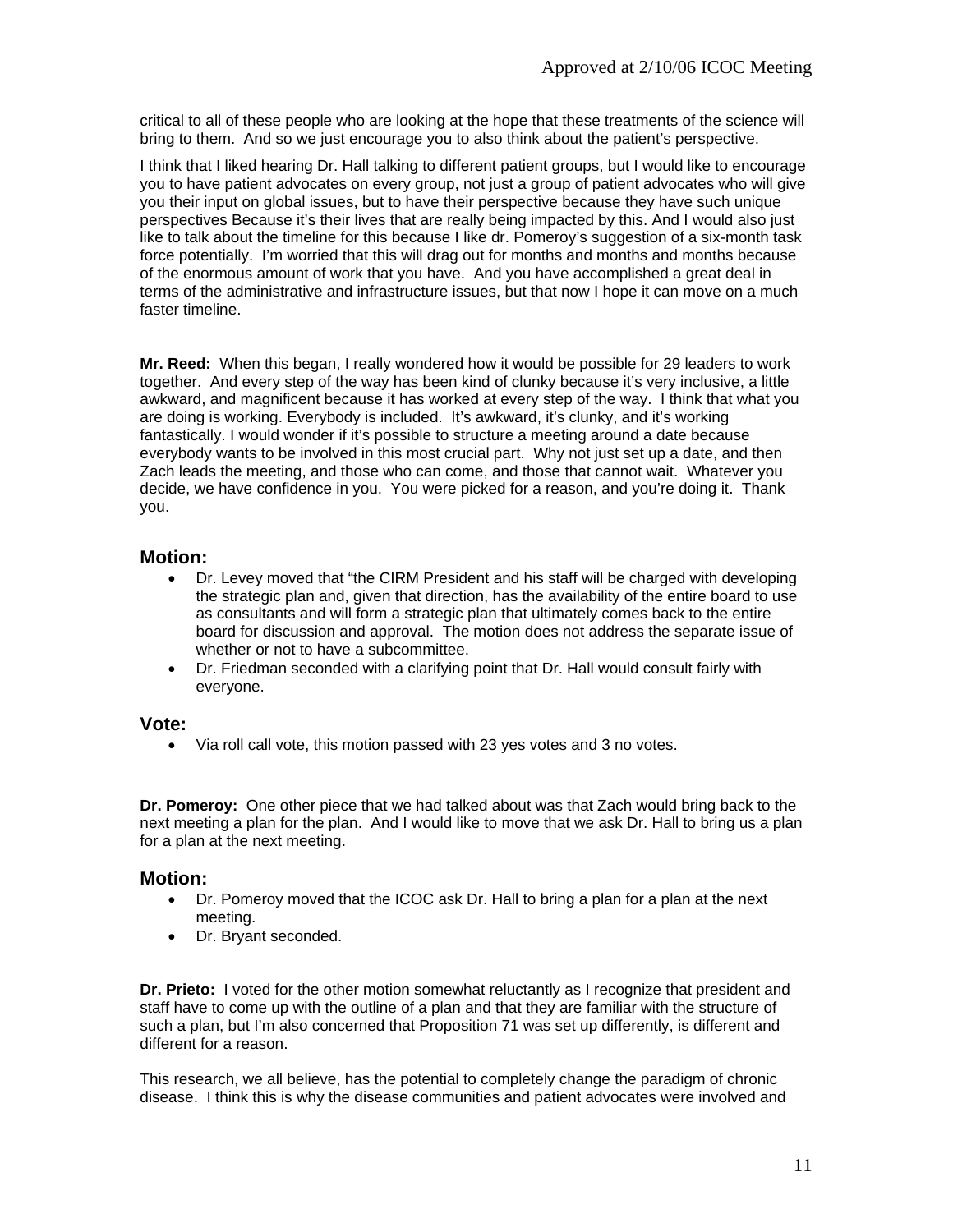involved at this level, not just as part of the campaign and not just as supporters, but as an integral part of the board, almost half of the board. I know that the academic community is familiar with the process as it currently exists and with strategic plans, but my concern is how will the patient advocate community, how will the biotech community be involved from the beginning in developing this strategic plan in deciding what directions we take because I think that's our reason for being here.

I hope we'll come up with something whether it's a task force or the subcommittee structure that institutionalizes our participation at that very first level.

**Dr. Steward:** I actually want to amplify on that a bit also. I too was sensitized to many of the comments of individuals on the board who were the patient advocates, but it's not really the advocacy of a particular group that's important here. What we're talking about is a different point of view. And I Guess I would say I'm a little concerned about the plan to sample board opinion independently. I've learned a great deal from the discussions this morning, and I think we always learn a great deal from discussions with the group here because of the differences of points of view. So rather than sort of the individual sampling, I would hope that we actually as a board are willing to have additional meetings to discuss the basics of a strategic plan very, very early in the process and really long before there's a document available with specific points, really just a freeranging, open discussion of what the basic elements of the plan ought to be.

**Dr. Hall:** Let me just say that I certainly didn't mean that to be exclusive of other board engagement, and I would hope that at many meetings, both focused meetings and larger meetings, that we would have an opportunity to hear this, but the expertise of the board can hardly be captured. What my hope is that we can give people a full hour or more to say what their thoughts were, and then that we would have an opportunity in that sense to hear out various people, and then that is information that comes into us, we get fresh ideas, we will collect information from a variety of sources.

It seems to me that in that format that board members would be absolutely in that group, and then we will, however, not confine ourselves. The intent is not to isolate and separate people in any way, but to give them a chance to have a full voice on these issues because it is clear from the discussion this morning this is an issue that many people feel very passionately about. This is an issue in which many of you have had experience with grant-giving organizations, particularly those in the patient advocacy community, so you've had experience so you know what has worked in those situations, and also we have expertise ranging all the way from those who have been active in clinical research, such as Dr. Thal, to Nobel Prize winning

Basic science research. I think we just want to get sort of the full depth of views from the very wide range of expertise and opinion on the board as a kind of starting material as we then go in to put things together. And I think there will be plenty of time, I would hope, and want there to be plenty of time for mutual discussion because I think we do learn from each other. I think that's been one of the lessons of CIRM. It's played out both at the ICOC meetings and the working groups, and I think it's very important.

Somebody mentioned an all-day meeting at some point. If that becomes necessary, I think that would be fine. That would be terrific.

**Chairman Klein:** I would specifically like to encourage Dr. Hall's last suggestion of an all-day meeting because it's very important and Proposition 71 anticipates a public discussion of all of these strategic plan objectives. And in order to make sure we're getting the intent of Bagley-Keene and the intent of the initiative to have the patient advocacy point of view, the biotech point of view, research institution, hospital point of view, all laid in public and discussed in public and worked out in public is extraordinarily important to the process. As Dr. Steward says and dr. Prieto says, I think it institutionalizes for the public a very healthy discussion for the public to see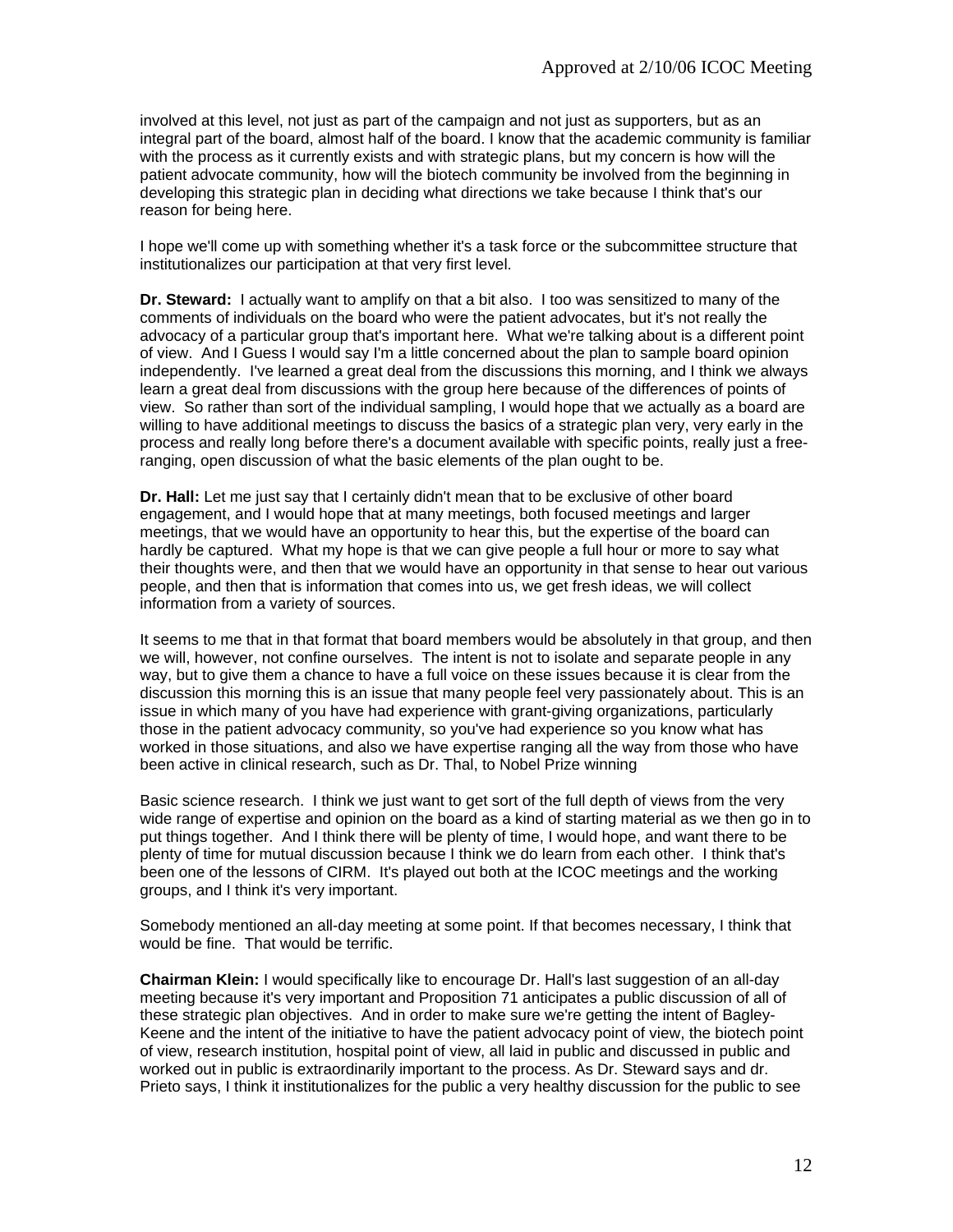how this plan develops with all of those opinions interplayed against each other and worked into a meaningful strategic plan.

Dr. Hall will have to take all of his great wisdom to lead us through the forest to a strategic plan that integrates these concepts, but the all-day meeting will be a great start to that process, if that's deemed appropriate by Dr. Hall after he analyzes the options.

**Dr. Hall:** The discussion has shown us this morning that what's at issue here is not just the plan, but I think also the process. And I think that's something that many people are very concerned with, so I actually think it would be a good idea. And I talked before about doing this, about presenting the board with a plan for a plan, just say look, here's how we are going to go about it. We may start some parts of it before then.

Our next meeting is not until February, so we may be taking some very early steps, but the idea would be as early as possible to say here's how we plan to do it. And then if there is concern or issues or suggestions or modifications, as they very well may be, we can take those into account. I do think it is a case where the process is going to be as important as the product almost. And if we go through it with a process that doesn't leave everybody feeling happy with the product and the way it was arrived at, I think we will not have been successful. So I'm quite happy to do that, abide by the suggestion.

**Ms. Lansing:** Call for the question.

### **Vote on Dr. Pomeroy's motion:**

• All in favor; motioned carried.

### **Agenda Item #9: Consideration of report from IP Task Force including but not limited to consideration of Interim IP Policy for Training Grants.**

Dr. Penhoet provided a presentation on the work of the IP Task Force to date, including it's two meetings and participation in a legislative hearing on October 31<sup>st</sup>, 2005. The ICOC discussed the basic principles laid out in the draft Interim IP Policy for Training Grants, asked for clarification on several issues and came up with three amendments desired in order for the Interim policy was approved.

#### **Motion:**

- Dr. Berg moved for adoption of the Interim IP Policy for Training Grants with the following 3 amendments as discussed by the board:
	- All other things being equal, we have a preference for underserved companies with a plan for underserved populations.
	- Weave in somehow a preference for nonexclusive licensing unless it can be demonstrated that an exclusive license is the preferred way to commercialize the piece of technology
	- "Sharing" in place of "Tax"
- Dr. Friedman seconded

**Vote:**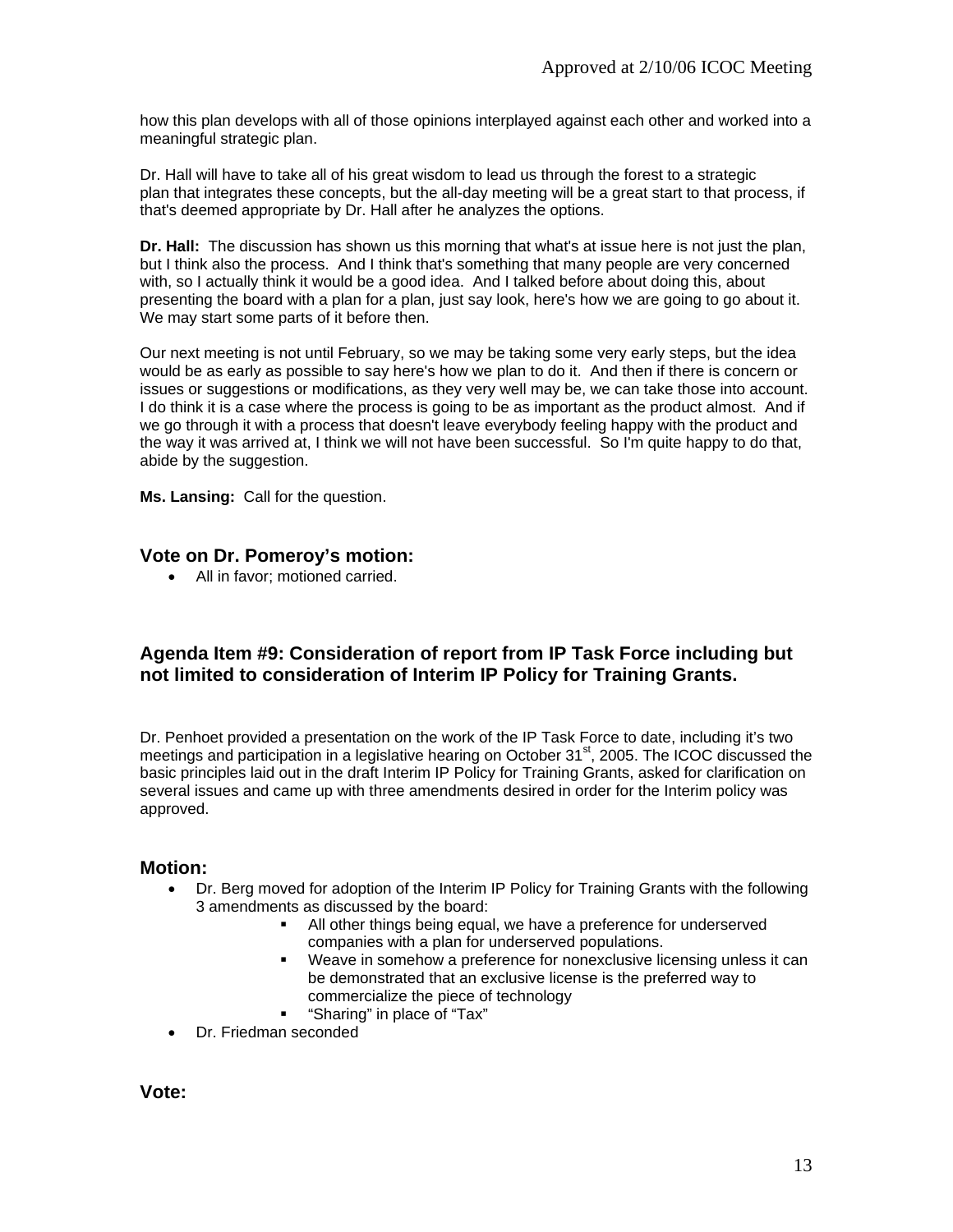• All in favor, motion carried.

### **Agenda Item #10: Consideration of Interim Grants Administration Policy for Training Grants.**

**Dr. Chiu:** Today we bring back for your consideration the Interim CIRM Grants Administration Policy for Training Grants. At the time of the last ICOC meeting, we posted a draft of an Interim Grants Administration Policy for Training Grants on the CIRM website, and we also presented it to you so that board members and the public will have ample time to review the document and give us responses.

On November 28th we also presented this draft, the draft that you saw last time, to the Scientific and Medical Research Funding Working Group, which met by teleconference to discuss the document.

We're very pleased to report that of the 23 Working Group members, 18 were able to attend by calling in. The meeting was held in open session. The Working Group members voted unanimously to approve the document that you saw last month with the inclusion of two amendments which I shall point out to you.

This amended draft now of the Interim CIRM Grants Administration Policy for Training Grants is now posted on the CIRM website and can be found at tab 10 in your binders.

The Standards Working Group also saw the amended document at their meeting on December 1 so that we can have their input. And today we're presenting this amended document to you, the ICOC, for your comments, approval, and any other changes that you would like.

Multiple inputs are required in order to develop an Interim CIRM policy to move the grants, the Training Grants, forward. You just heard about the Interim IP Policy for training grants, and you approved the Interim Ethical Standards several meetings ago. And now we're talking about the Interim Grants Administration Policy for Training Grants, and that is all the procedures, roles, and responsibilities, etc., for grantees, and also this includes grantee organizations in order to know what are the terms and conditions of award.

This process that you're seeing now is the beginning and mirrors a parallel process that's shown in this slide where a final general IP policy and a final comprehensive ethical standards policy will feed into a comprehensive Grants Administration Policy that will apply for all research grants and not just the Training Grants.

So to summarize, this is the development that we're working on. Today we present for you the Interim CIRM Grants Administration Policy statement. We are in the process of developing a draft of an interim Grants Administration Policy for all awards in general. This document we will be working on closely with the Working Group in order to develop a much more polished and more final document for your consideration. And we hope to do that early in the next year, but we're still in the process.

From that document we will then develop the Interim Grants Administration Regulations which are the California regulations of which you all have been referring to which would be pursuant to the California Administrative procedures act. We're just in the first stage of this three-step process.

I'd like to point out a couple of things that are arising as we speak or have just arisen for your consideration, and there are three items.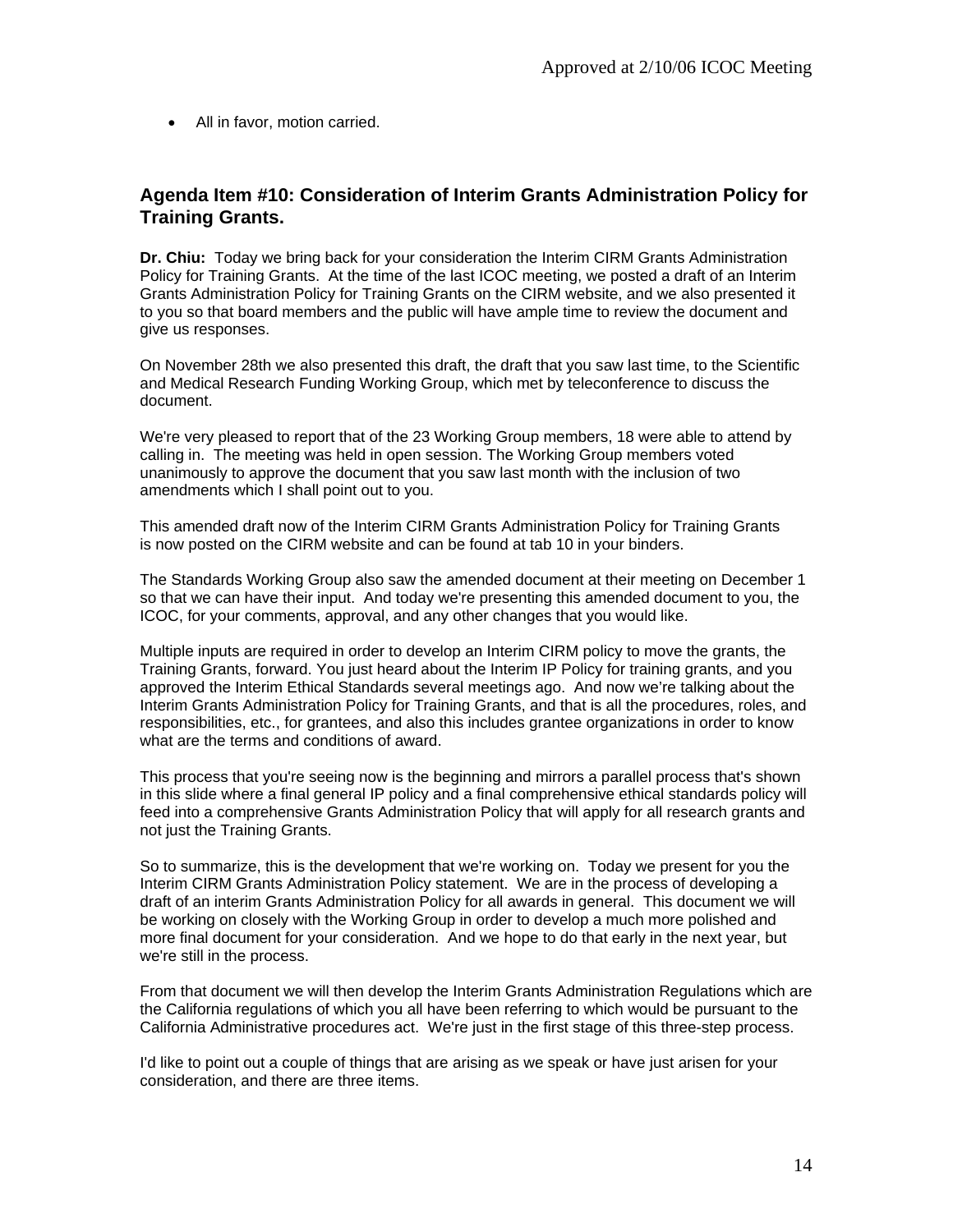The first item I want to bring to your attention are the two amendments recommended by the Scientific and Medical Research Funding Working Group. This deals with the specific issue of how to accommodate clinical fellows who are required by their home institutions to provide a certain amount of clinical service as part of the conditions of their employment. The Working Group members felt that it would be reasonable to expect clinical fellows to spend at least 75 percent of their time on stem cell research training and activities. To accommodate that point, we added the following statement so that up to 25 percent of a clinical trainee's time could be spent on clinical duties required by their home institution that are unrelated to or independent of the CIRM training program. That is the first amendment made by the Working group.

I would also like to point out that we added a statement to accommodate clinical fellows if shorter appointment periods are required. And that statement arose from a comment made by the ICOC board last time this document was presented. So that is the first amendment.

The second amendment recommended by the Working Group deals with the reporting and tracking of ethical research practices. The Working Group felt that when the trainee embarks on research, CIRM must track the institutional approvals where applicable for work done by the trainee. In general, what this means is that once the trainee has been appointed, then the institution must provide us with evidence that he or she is adequately covered by the mentor's approval forms for research. And this requirement is now spelled out in a whole new section entitled "Ethical Research Practices." So those are the two amendments for your consideration.

The next point is what we've just gone through, which is incorporation of the Interim IP

Policy for Training Grants. And we thought that since you discussed and considered what was just presented, that we might incorporate what you've just decided as an additional section into the current document that you have to cover IP policy for training grants. So we will be happy to change language. We've already adopted a little of the language and can change the language now as we go along.

But this is what we have prepared in anticipation; and that is, ownership, CIRM grantees, and I think we should change now to CIRM grantee organizations, own all rights to intellectual property created during the period supported by a CIRM grant. And that's a policy statement on ownership. The second statement on data, biomedical material sharing is a guideline. CIRM strongly supports a broad sharing policy. CIRM will expect grantees to share data and biomedical materials widely and beyond current practices.

The third, a research exemption, CIRM will create a research exemption to allow the use of patented CIRM-funded discoveries for research purposes by CIRM grantees.

The last two conditions we may want to wordsmith what we have up here. I want you to note that the offending word "tax" was removed by us earlier. So CIRM will encourage the commercialization of CIRM-funded discoveries. In licensing activities, CIRM will require that, all things being equal, preference will be given to companies with plans for access to resultant therapies for underserved patient populations. We will add that additional point as voted upon.

Next point, in the future CIRM may require that a portion of the grantee organization's share of licensing fees and royalties be returned to the state of California. That was what we originally had, and I'm happy to change the language as the ICOC sees fit.

Another point is as seen earlier about March-in rights. So that is for your consideration also.

And the last point is we received two public comments yesterday, and I think I'll hold off on those until the session is open for public comment.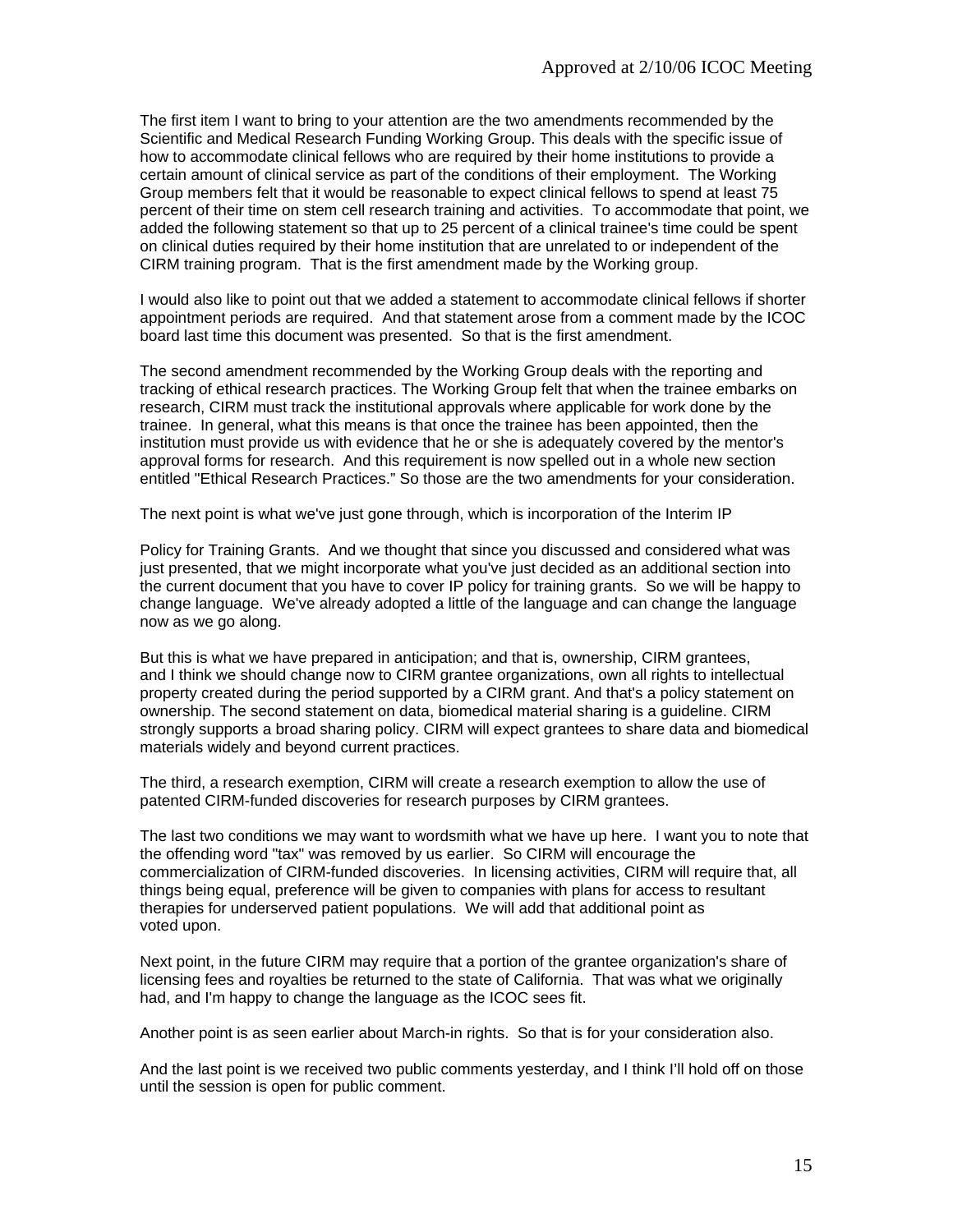**Dr. Bryant:** I was just going to suggest that, since the question's come up several times, that you insert nonprofit before grantee institution.

**Dr. Chiu:** Before grantee organization. OK. We shall do that.

#### **Motion:**

- Dr. Henderson moved for approval of the Interim Grant Administration Policy for Training Grants.
- Mr. Goldberg seconded.
- Dr. Steward suggested the amendment that the IP Policy for Training Grants not be combined with this document, but that the two be kept separate. The result is that the IP Policy will be referred to in the Interim Grants Administration Policy for Training Grants, but will not be part of it. It may be provided as an addendum once it is completed and approved by the ICOC.

**Dr. Chiu:** Then I will take the first two public comments to bring to your attention two comments we received yesterday from the public. So these are the two public comments to which I refer. The first is from the University of California, Office of the President. I left a document, a letter, that I received by e-mail yesterday with each ICOC member, and there are copies over there for public consideration. It has to do with an indemnification clause that we use in the document.

The UC Office of the President suggests that there's a difference in their policy, and they're suggesting a different clause. Since I just saw it and I'm not a legal expert, I'd like to refer to Scott Tocher to explain this difference and perhaps with a suggestion.

**Mr. Tocher:** There's a provision in the stem cell act that requires standards to be adopted by the agency to ensure that the institute is indemnified by grantees for claims that arise against the institute as a result of research that is conducted by the grantees.

The e-mail identifies several issues that the UC system has with the draft on page 6. I think that most of the points are well taken and some may actually arise due to perhaps a misunderstanding. The comments that Ms. Auriti wanted to pass along were initial comments from her colleagues for your consideration. I think that for the most part, they can all be resolved sort of at the staff level in the future if we could sit down with them and discuss them with them on a more detailed level and perhaps bring back an amended and agreed to version perhaps at a future meeting, if this is coming back, with the results of those discussions, if that would please the board.

**Dr. Hall**: Actually let me ask if you: would -- if there's an opportunity to get these grants out and we can reach agreement on this clause at the staff level, I would ask authority that we could go ahead and incorporate this into our policy and send it out.

**Chairman Klein:** So in our motion we would be asking that the president and counsel be authorized to work out these items with the UC system to make certain that it works for them as well, if that's an acceptable amendment.

And the first and the second have accepted it as a friendly amendment.

**Dr. Chiu**: So the next issue is a letter, I believe, that was sent to each member of the ICOC that I only saw this morning from Greenlining. And I quote something that I received… I didn't get the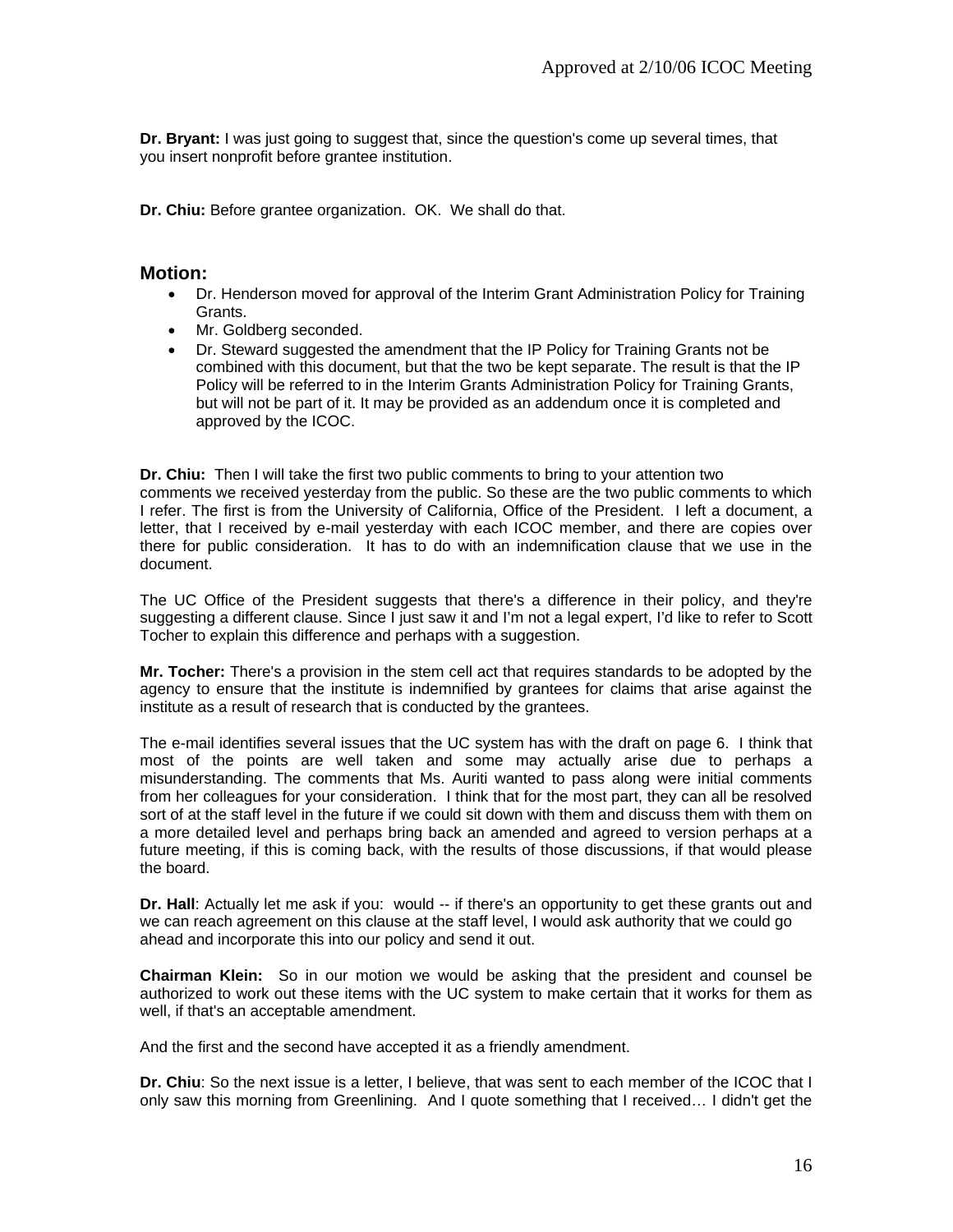whole document at the time: "to stress the need for stronger diversity language in the Interim Grants Administration Policy for training grants." and then it goes on to say later, "by reviewing each research institute's own diversity report as part of every consequent RFA, the CIRM may more effectively persuade grant applicants to embrace measurable diversity commitments."

 just wanted to note two things. First, in the Interim Grants Administration Policy Document for Training Grants that you have at hand, on page 8 under trainee policy appointment, the very first sentence reads, "the program director should appoint trainees giving appropriate consideration to the level of training, academic qualifications, and the inclusion of women and minorities." So this is the current standing statement that we have. But in addition, in our last RFA, for the CIRM Training Program, on page 2, we state, "because of the diversity of the California population, CIRM is particularly interested in training a diverse pool of investigators. We encourage institutions to make special efforts consistent with the law to recruit and retain individuals from many backgrounds, including underrepresented minorities, as trainees and as mentors."

And further on page 9 of the RFA, in the selection process, we specifically state, "describe efforts that will be made to ensure a diverse group of trainees and to encourage and train underrepresented minorities."

So we believe we've addressed these issues, and we leave it to the board to decide how we should proceed with this request.

**Dr. Bryant:** I thought that the statements that were in the RFA were very effective and appropriate. And I also think that diversity is -- excellence in science is about diversity because you can't know where the next -- what particular attributes somebody brings to the table when they're doing science. So having a more diverse population is part of scientific excellence, and I think we should continue to include statements like that.

**Dr. Levey:** I agree. I think the statement Arlene read is perfect. This is what we deal with all the time from NIH This is not unusual. It's a very effective and appropriate statement.

**Chairman Klein:** Dr. Forman also made a very important statement this morning reminding us that the genetic diversity of many minorities is much more complicated than the average person in the population. And whether it is for sickle cell anemia or leukemia and bone marrow stem cell matches, we have a great challenge with a number of the minorities in getting the right major histocompatibility match. Because of that diversity, embryonic stem cells hold a particular promise and opportunity for those groups to develop stem cells that don't have those histocompatibility barriers. So it's critical for us in our dedication to serve those parts of the population with medical therapies that we focus on advancing science for -- the embryonic stem cell science that we are committed to as our core mission.

Dr. Chiu: Those are all the public comments that I have to relay.

Mr. Reed: I would strongly support the inclusion of that language. I think it's also valuable to remind the public that we are fighting for everybody. This is not for the few rich. This is for everybody. Also on a personal note, today is a very special day because when you're fighting against Cancer, you're fighting to help my personal family. Many of you were kind enough to sign the card for my sister. I've told her that California is fighting for her. Today you're here. That's my beloved sister Barbara right over there. And you guys are fighting for real people, so thank you very much.

(applause.)

**Chairman Klein:** Barbara, we encourage you and support your fight with cancer.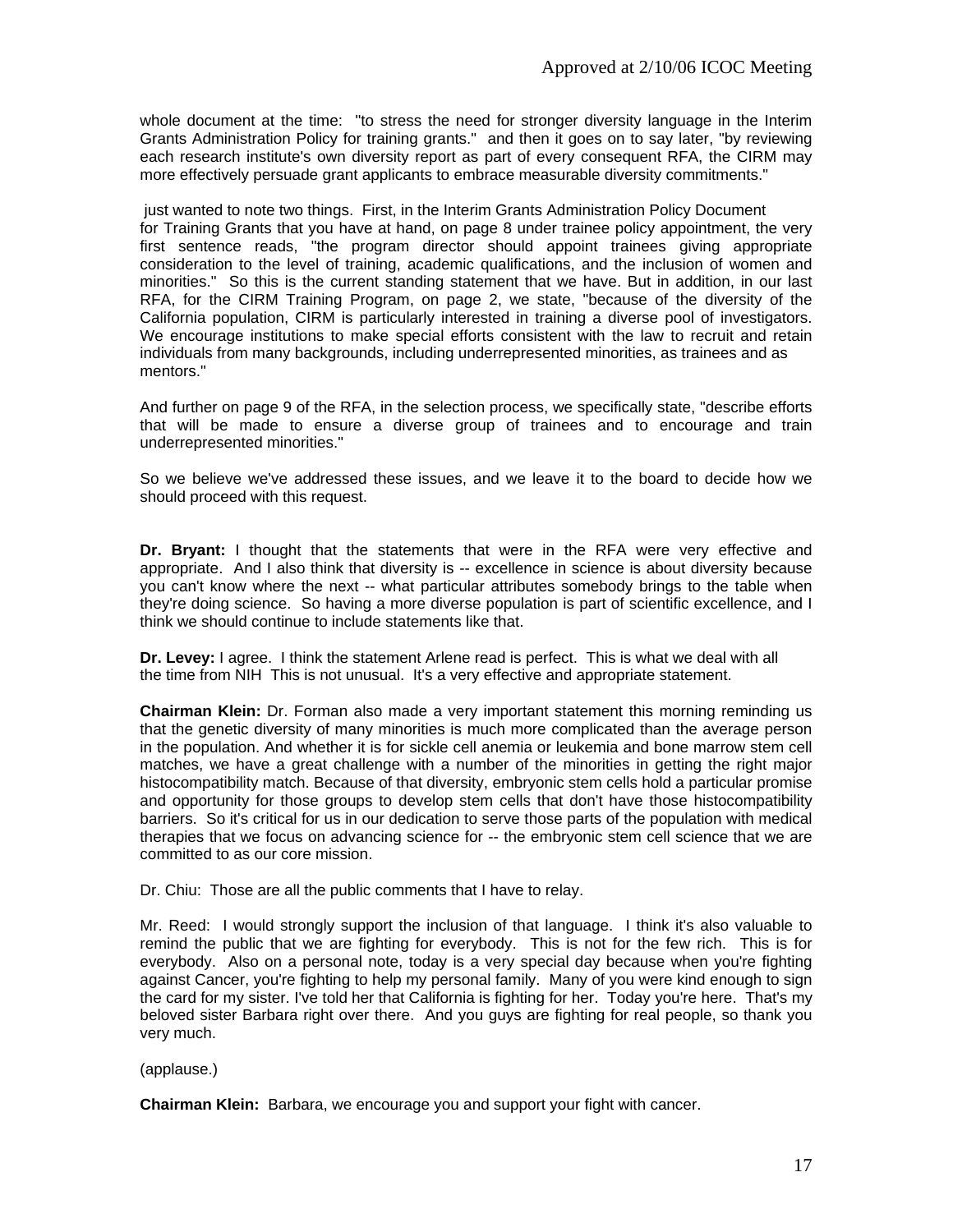**Vote:** 

All in favor; motion carries as amended.

**Chairman Klein:** Item passes. Thank you very much. Excellent presentation, Dr. Chiu.

We will now combined agenda items # 13 and 15, led by Tina Nova/Vice Chair and Acting Chair of Governance Subcommittee, and Walter Barnes.

### **Agenda Item #13: Consideration of report from Governance Subcommittee.**

### **Agenda Item # 15: Consideration of CIRM budget.**

**Dr. Nova:** The governance subcommittee met yesterday, December 5th. Sherry Lansing, who is the Chair, was unable to attend yesterday, so therefore, in my role as vice chair, I presided over the meeting and will be delivering the update for you today.

We focused on three categories of topics at yesterday's meeting. One, we reviewed a revised budget for fiscal year 2005 to 2006. We heard a report on contracts and interagency agreements, recommending a contract extension for Remcho, Johansen & Purcell, our outside legal counsel, and we reviewed and are recommending, an out-of-state travel policy for CIRM employees and a recruitment policy for CIRM.

I'd now like to turn the microphone over to Walter Barnes to walk us through the key points of the CIRM budget with special emphasis on relevant contracts and interagency agreements. Since they comprise such a significant portion of our budget, also we will wait to treat the recommendation regarding the Remcho contract for a separate vote. Walter, please take us through the budget. Thank you.

**Mr. Barnes:** The presentation consists of two pages of narrative and then two attachments. One of the attachments is a variation of one that you've seen on several other presentations. It's a reflection of the budget under a funding alternative That basically limits our funds to the general fund loan of \$3 million and the Dolby grant of \$5 million.

This shows the comparison between the year-end financial statements for the previous year through June 30, '05, and the proposed budget for 2005-06.

A new document that has also been attached is one that breaks the expenditures down into four cost categories. This is something that Dr. Hall had mentioned that he wanted to do in a previous meeting.

There are four cost centers. The first one is the science office, and the responsible officer is Arlene Chiu. This is where all grant management activities, including the grants working group, are performed. Also the office is responsible for any scientific meetings.

The office of administration, with me as the responsible officer, provides a variety of support services, including financial, human resources, procurement, facilities, etc.

The office of the president, with obviously the responsible officer being Zach Hall, includes the President and his staff, but it also includes information technology, communications, legal services, and the standards and facilities work groups.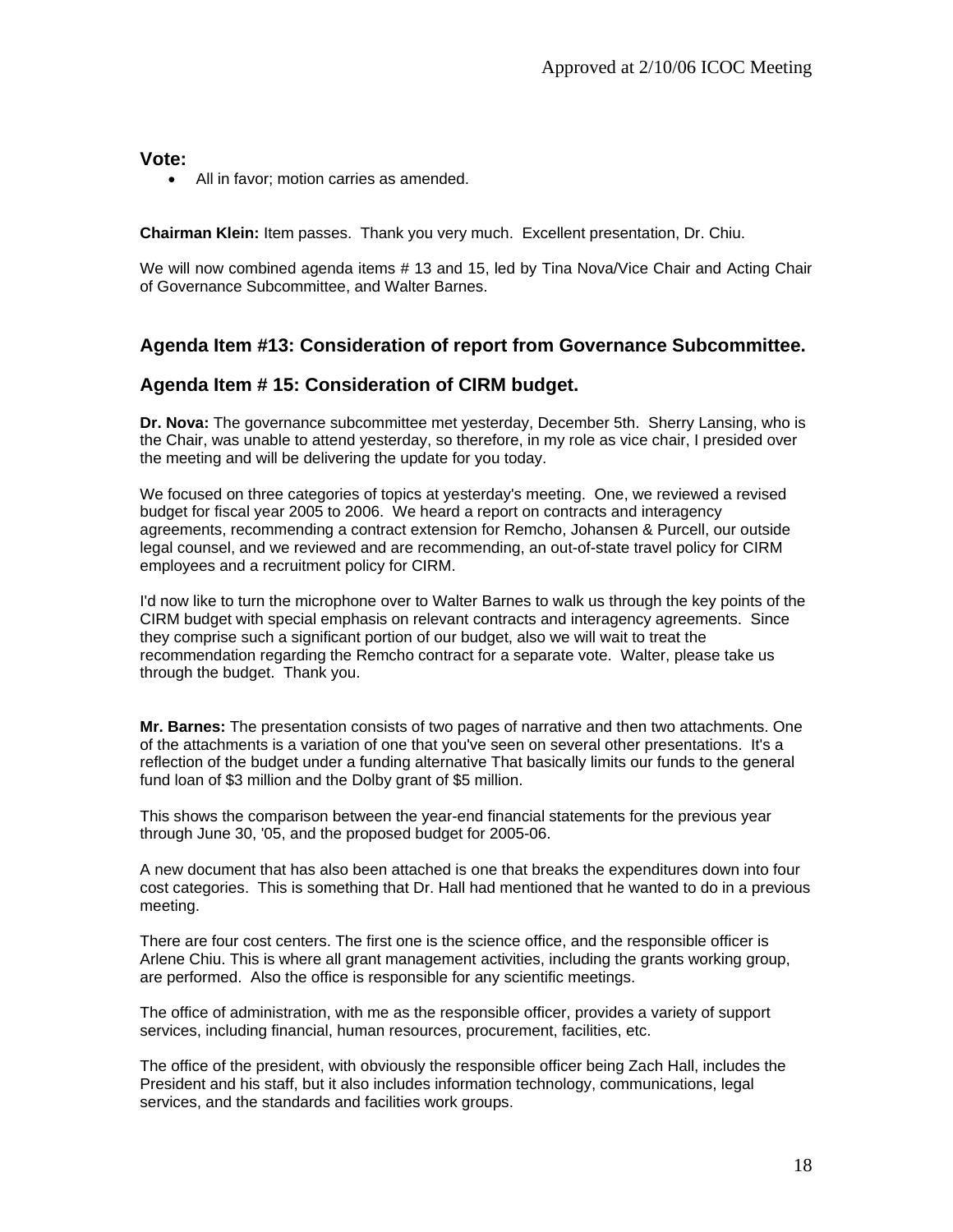And then finally the Office of the Chair with Robert Klein. This office is responsible for all activities related to the meetings and activities of the ICOC and to those specific activities assigned to the chair by proposition 71, such as the bond and funding issues, or assigned to the vice chair by the chair, such as the IP Task Force.

Each of these cost centers have been given a sufficient amount of money to take care of their operations through June 30th. And if you recall, previously we actually gave you three budget plans. We gave you a budget plan that was based on the \$3 million loan and the \$5 million Dolby grant. We also gave you a budget based upon supplementing that with \$21.5 million in BAN's. And we also gave you a third alternative, which is to supplement that money by a hundred million in bond proceeds.

At that time, when we made that presentation to you, the first alternative had a deficit of a little over \$400,000. What we said at that time was that if there was no additional funding by January 1st, we would take some actions to actually reduce down the level of expenditures -- expected expenditures to ensure that we could continue operations through the end of this fiscal year, which ends on June 30th, 2006.

Since there's no ICOC meeting in January, Zach asked us to actually begin that process and present the revised budget to you. As you can see, this budget is balanced.

Some of the highlights in this budget are that there are currently 19 employees, and no additional hires are expected to be made. To answer a couple of questions that came up at the Governance Subcommittee Meeting, these 19 positions are divided between the four cost centers in terms of three for the science office, two for the office of administration, six for the president, and eight for the chair. I should tell you also that two positions that are in the office of the chair are actually on full-time loan, one to the office of president to assist with the Standards Working Group and one to the office of the administration to help with the recent move and with a number of procurement activities that we have.

In addition, this budget fully funds the October scientific meeting that we had in San Francisco, for which I think Dr.. Chiu and Mary Maxon should be commended for coming in nearly \$75,000 under budget.

In addition, there's funding for two smaller scientific meetings, the purpose of which are to be determined. We have a full group of standards meetings, six meetings during the year; one facilities meeting; and one meeting for the grants program, which has already been held, and two teleconference meetings.

For the ICOC, we have eight full ICOC meetings, this is the fifth of the year, four legislative subcommittee meetings, five Governance meetings, four IP Task Force meetings, and one Standards Search Subcommittee meeting.

Finally, we have legal services through Remcho and Department of Justice which are sufficient to meet the litigation and other needs for this year.

Just a few comments about the litigation activities: one of the things that's built into this budget is an amendment to the Remcho contract to add an additional \$252,000 to the contract to ensure that we have sufficient funds to carry us through the end of the year. I should say that Remcho until the last few months, about 25 percent of their funds have been devoted to litigation activities while almost all of the department of justice funds, which is about 270,000, is almost exclusively devoted to litigation.

As has been mentioned, now that the litigation is ready to move into the trial phase, most of Remcho's cost will be litigation. And so to cover the nonlitigation work, which is mostly related to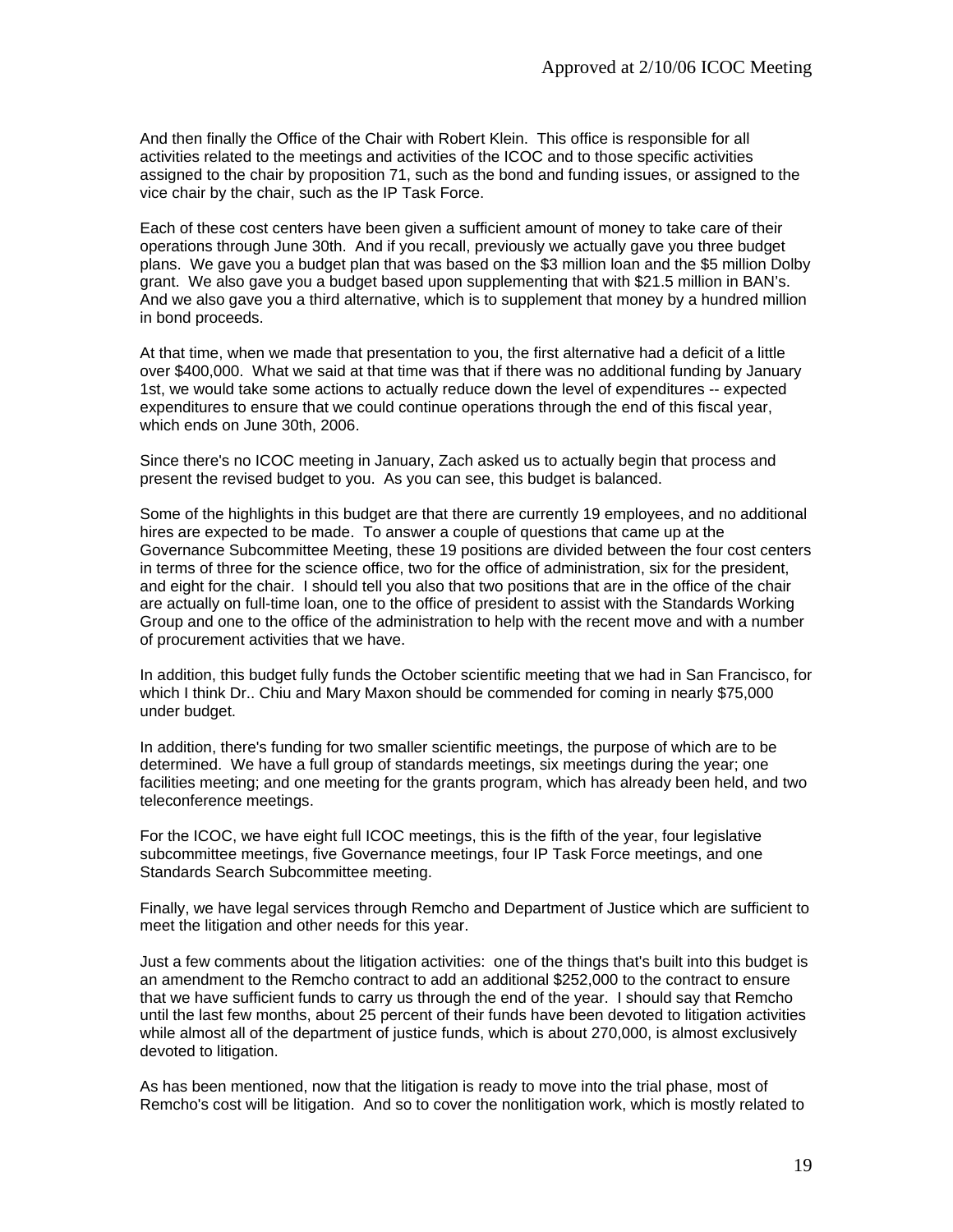regulations and our grants management policies and things like that, we've acquired Scott Tocher from the FPPC on a temporary loan, and we have Dan Bedford from Orrick through a pro bono agreement. Funding for the temporary hire is in this budget. With that, that's what the current budget looks like. In the past we have talked about increased funding either going to raise our level of activities this year. Given that we're so close to almost halfway through the year, we are going to start working on the 2006-2007 budget with certainly a focus on the first six months of the year and will basically be trying to deal with how far we can continue our current activities through that point.

In addition, one of the other balls that's in play, as Zach has mentioned, has to do with getting additional funding to fund some of the additional science activities that he would like to start working on this year.

That's the end of my report, and I think the recommendation is to approve this budget as our operating budget for the rest of the year.

**Dr. Nova:** That was the recommendation from the subcommittee. Are there any questions from members of the board on the budget?

**Dr. Friedman:** Walter, you may have clarified this and I missed it. In looking at the contracts, the external contracts, I understand that a significant portion of that is the litigation. Are there other contracts in there as well?

Mr. Barnes: Yes. The three largest contracts, There's the Remcho contract, there is the Edelman contract, which is projected at about \$283,000 this year. There's also the career resources contract, which is a contract that provides some temporary help for our receptionist, things like that. This budget assumes that it will expend about a \$100,000 this year. And then they start dropping off. And actually a listing of all of the contracts and their encumbrances and that kind of thing is given in the contracts portion in your report. We also have, I think, about \$190,000 in contracts for grants management assistance to Arlene. And beyond that, they start dropping off.

#### **Motion:**

- Dr. Henderson moved approval of the budget.
- Dr. Levey seconded

**Chairman Klein:** will need additional scientific staff to meet challenge of new grant cycle and review.

#### **Vote:**

- All in favor
- **Motion carries**

Mr. Barnes: Focusing on the Remcho contract extension: this presentation contains a number of updates to the status of our contracts and interagency agreements, which is attached to the narrative. By and large most of this is information for you. There are two items that require approval either by the Governance Subcommittee or the full ICOC

The Governance Subcommittee took on the Career Resources Contract, which we indicated that we needed some additional funding for the current year to take it to March 31st of 2006.

In addition, the most important one, Remcho, Johansen & Purcell, current contract expires on June 30th, began on January 6th of 2005. Based on our analysis of expenditure patterns, it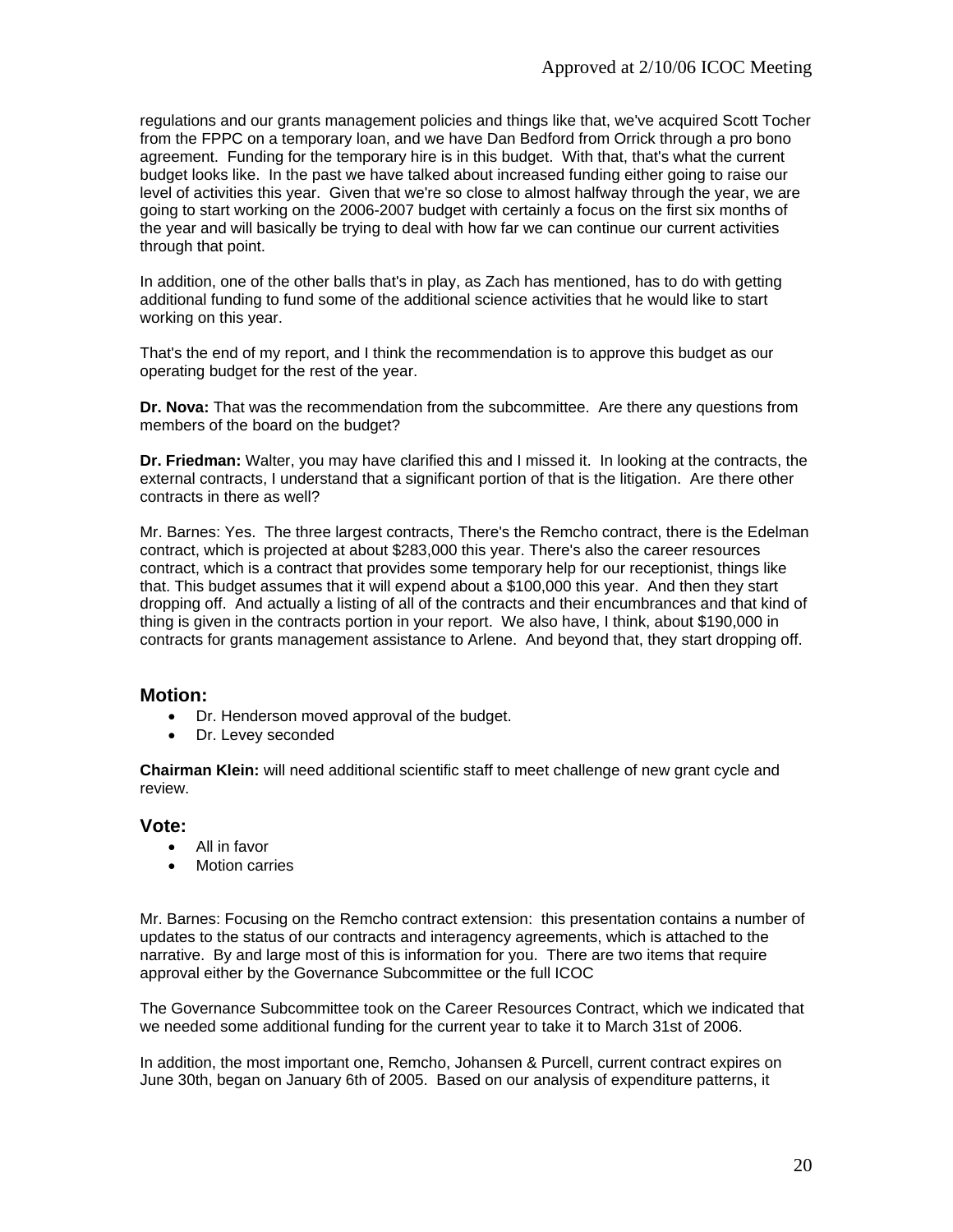appears that an additional \$252,200 is necessary to cover the anticipated cost through June 30th. This will bring the contract to a total of \$772,200.

During the first nine months, the invoices have been coming in at an average of a little over \$44,000. During the next nine months, the average per month is expected to be about 41,000. I already talked to you about the fact that almost exclusively these amounts are going to be related to litigation for the foreseeable future and that basically we're expecting to use Scott Tocher and Dan Bedford to try to cover the nonlitigation issues.

So we'd like your permission to go ahead. Both of the amounts for both the career resources as well as the Remcho contract extension and increase, both of those amounts are built into the budget that you just approved.

**Dr. Nova:** Any board comments or questions?

**Dr. Pomeroy:** I support both of these, but I just would like to express, I think, the frustration that many of us feel that this large amount of money to go for the litigation and the legal fees is money that's not going for science, it's not going for research, it's not finding a cure, and I think the public should be aware of the impact that this litigation is having on our ability to accomplish our mission.

**Dr. Murphy:** I think we should make that point very carefully and aggressively to Edelman, who we are paying for public relation services. And I think during the litigation period and beyond, I think that the public really does need to know, and we need to be aggressive in getting that message out.

### **Motion:**

- Dr. Levey moved for approval of increase of Remcho contract.
- Dr. Holmes seconded

#### **Vote:**

- All in favor
- Motion passes

Mr. Barnes gave a brief presentation on modifications to the travel policy with regard to contracted meals, business meeting meals and out-of-state travel.

#### **Motion:**

- Dr. Steward moved for approval of the CIRM out-of-state travel policy and CIRM recruitment policy.
- Dr. Bryant seconded.

#### **Vote:**

- All in favor
- Motion passes

#### **Public Comment**